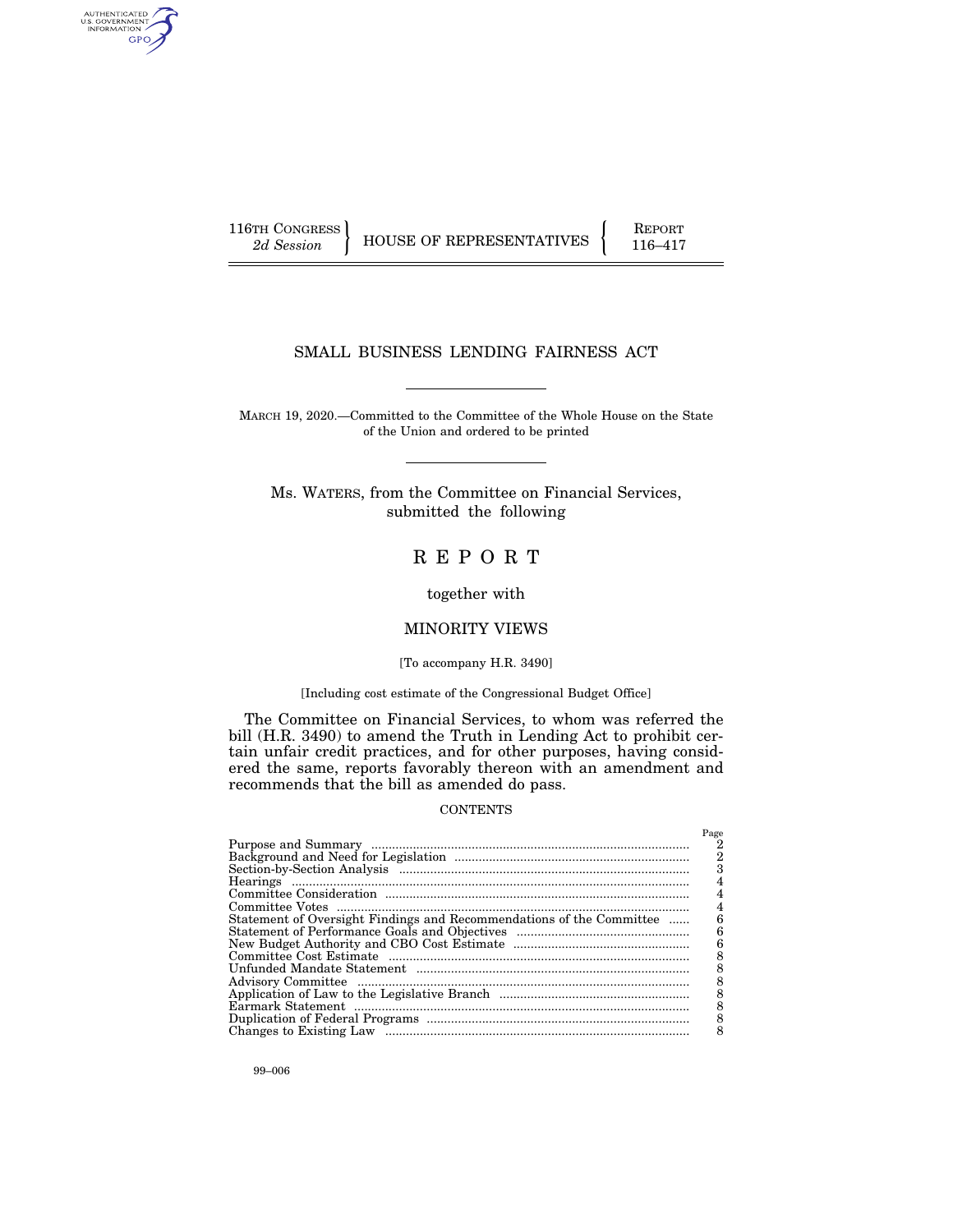The amendment is as follows:

Strike all after the enacting clause and insert the following: **SECTION 1. SHORT TITLE.** 

This Act may be cited as the ''Small Business Lending Fairness Act''.

### **SEC. 2. OBLIGOR TRANSACTIONS.**

(a) IN GENERAL.—Chapter 2 of the Truth in Lending Act (15 U.S.C. 1631 et seq.) is amended by adding at the end the following:

#### **''§ 140B. Unfair credit practices**

"(a) IN GENERAL.—In connection with the extension of credit or creation of debt in or affecting commerce, as defined in section 4 of the Federal Trade Commission Act (15 U.S.C. 44), including any advance of funds or sale or assignment of future income or receivables that may or may not be credit, no person may directly or indirectly take or receive from another person an obligation that constitutes or contains a cognovit or confession of judgment (for purposes other than executory process in the State of Louisiana), warrant of attorney, or other waiver of the right to notice and the opportunity to be heard in the event of suit or process thereon.

 $\hat{f}$  (b) EXEMPTION.—The exemption in section 104(1) shall not apply to this section.". (b) TECHNICAL AND CONFORMING AMENDMENTS.

(1) Section 103 of the Truth in Lending Act (15 U.S.C. 1602) is amended by adding at the end the following:

"(ff) The term 'debt' means any obligation of a person to pay to another person money—

''(1) regardless of whether such obligation is absolute or contingent if the understanding between the parties is that any part of the money shall be or may be returned;

 $(2)$  that includes the right of the person providing the money to an equitable remedy for breach of performance if the breach gives rise to a right to payment; and

''(3) regardless of whether the obligation or right to an equitable remedy described in paragraph (2) has been reduced to judgment, fixed, contingent, matured, unmatured, disputed, undisputed, secured, or unsecured.

 $(2)$  Section 130 $(a)$  of the Truth in Lending Act  $(15 \text{ U.S.C. } 1640)$  is amended by striking "creditor" each place the term appears and inserting "person"

(3) The table of sections in chapter 2 of the Truth in Lending Act (15 U.S.C. 1631 et seq.) is amended by adding at the end the following:

''140B. Unfair credit practices.''.

#### PURPOSE AND SUMMARY

On June 25, 2019, Representative Nydia Velázquez introduced H.R. 3490, the ''Small Business Lending Fairness Act,'' which amends the Truth in Lending Act (TILA) to restrict the use of confessions of judgment for small business owners.

#### BACKGROUND AND NEED FOR LEGISLATION

A ''confession of judgment'' is defined as ''a person's agreeing to the entry of judgment upon the occurrence or non-occurrence of an event, such as making a payment." It is essentially an agreement by which a borrower agrees to an eventual judgment of liability against them, without normal due process protections such as notice, a hearing, and judicial review. For instance, merchant cash advance companies may require borrowers to sign a confession of judgment as a condition of receiving the cash advance. These cash advances can often cost the equivalent of 400 percent or more in annualized interest. Once a borrower misses a payment or some other dispute arises between the borrower and lender, the lender sends the signed confession of judgment to a county clerk, who enters judgment against the borrower. The lender then takes the judgment to the local marshal, who demands the money allegedly owed to the lender from the borrower's bank. The lender then takes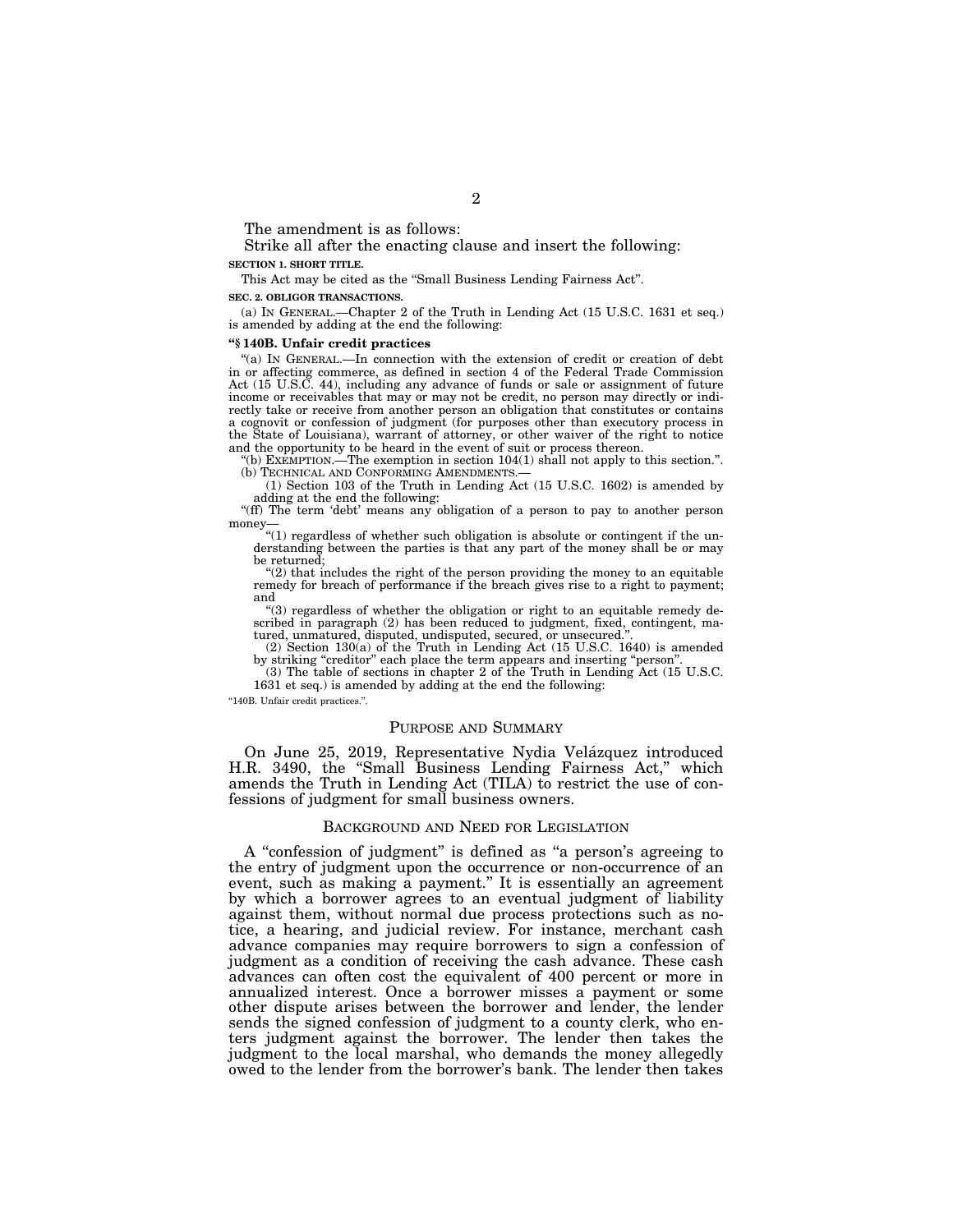the money from the borrower's bank, with interest and fees added. At this point, a borrower's account will usually be frozen, and in some cases despite a borrower's compliance with daily debt payments.

Some states outlawed these instruments in the middle of the 20th century, and the Federal Trade Commission (FTC) banned them for consumer loans in 1985 as part of a regulation known as the ''Credit Practices Rule.'' However, courts in numerous states, including New York, continue to recognize them for commercial loans. This type of recognition has effectively turned New York into a hub of processing confessions of judgment. In the first five months of 2019, merchant cash advance companies obtained more than 5,500 New York court judgments against borrowers, about the same monthly pace as in 2018.

As discussed at a September 2019 Committee hearing, small business loan borrowers do not enjoy the same protections individual consumers have under federal law. Furthermore, some small business loan terms include a confession of judgment. As a result of these agreements, the debt holder may collect on such a contract, plus damages, immediately after the borrower falls behind in their payments. Confessions of judgment often force a borrower to relinquish defenses that could be used in court, allowing the debt holders to receive a court order to force the financial institution of the debtor to withdraw funds, access the debtor's wages, or seize goods or property, all without the debtor's knowledge or consent.

#### SECTION-BY-SECTION ANALYSIS

#### *Section 1. Short title*

This section provides that H.R. 3490 may be cited as the ''Small Business Lending Fairness Act''

#### *Section 2. Consumer protections related to debt collection practices*

Subsection (a) amends Chapter 2 of the Truth in Lending Act (15 U.S.C. 1631 et seq.) by adding a new section 140B. The new section 140B prohibits any person from directly or indirectly taking or receiving from another person an obligation that constitutes or contains a cognovit or confession of judgment, warrant of attorney, or other waiver of the right to notice and the opportunity to be heard in the event of a lawsuit or judicial process. The new section 140B by its terms excludes the executory process in the State of Louisiana. The new section 140B also provides that the exemption in section  $104(1)$  of the Truth in Lending Act (relating to certain forms of credit transactions including extension of credit primarily for business, commercial or agricultural purposes) shall not apply to this section.

Subsection (b) amends section 103 of the Truth in Lending Act (15 U.S.C. 1602) by clarifying the definition of ''debt'' as ''any obligation of a person to pay to another person money''. This definition holds true regardless of whether the obligation is absolute or contingent if the understanding between the parties is that any part of the money shall be or may be returned. The definition includes the right of the person providing the money to an equitable remedy for breach of performance if the breach gives rise to a right to payment. The definition also holds true regardless of whether the obli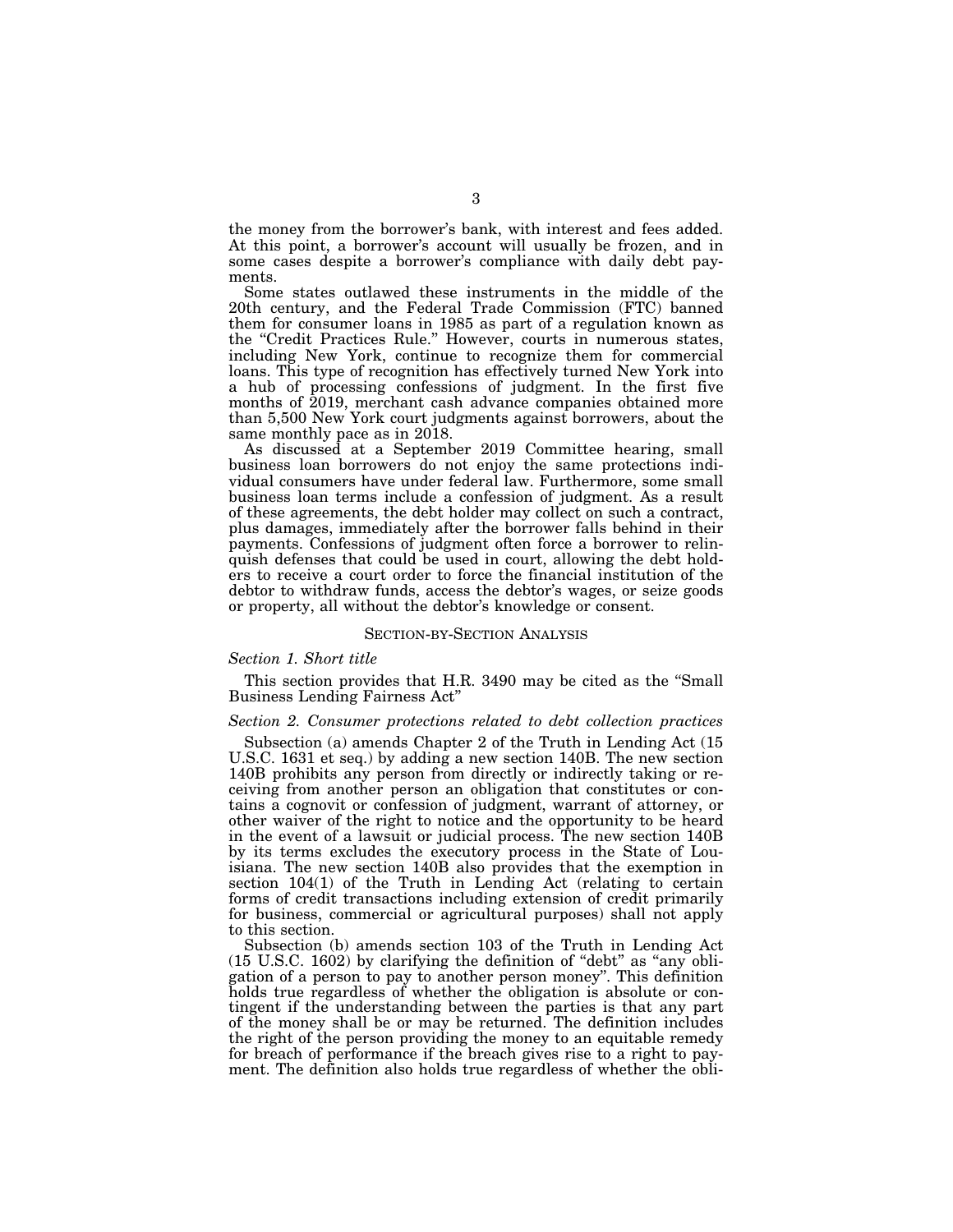gation or right to an equitable remedy has been reduced to judgment, fixed, contingent, matured, unmatured, disputed, undisputed, secured, or unsecured.

Subsection (b) also amends section 130(a) of the Truth in Lending Act (15 U.S.C. 1640) by replacing the word "creditor" with "person'' and makes other conforming amendments.

#### **HEARINGS**

For the purposes of section 103(i) of H. Res. 6 for the 116th Congress, on September 26, 2019, the Committee on Financial Services held a hearing entitled, ''Examining Legislation to Protect Consumers and Small Business Owners from Abusive Debt Collection Practices'' to discuss three bills and seven discussion drafts, and a discussion draft of H.R. 3490, the ''Small Business Lending Fairness Act'', was considered. This single-panel hearing consisted of witnesses from the Federal Trade Commission, consumer advocates, consumer law centers, and debt collection attorneys. The hearing allowed members to hear from witnesses about predatory debt collection practices.

#### COMMITTEE CONSIDERATION

The Committee on Financial Services met in open session on November 13, 2019, and ordered H.R. 3490 to be reported favorably to the House as amended in the nature of a substitute by a recorded vote of 31 yeas and 23 neas, a quorum being present.

#### COMMITTEE VOTES

In compliance with clause 3(b) of rule XIII of the Rules of the House of Representatives, the Committee advises that the following roll call votes occurred during the Committee's consideration of H.R. 3490: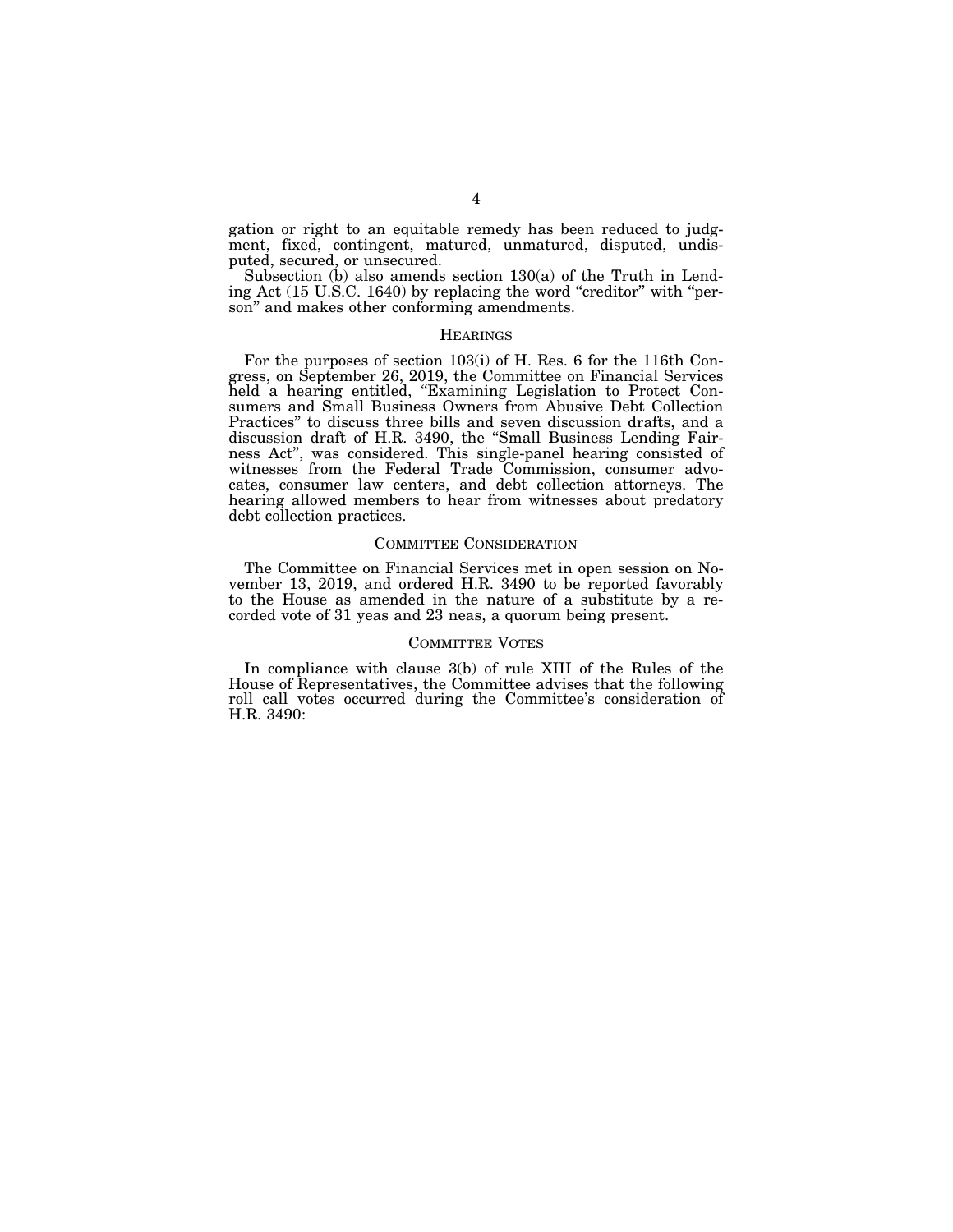| Mrs. Maloney<br>$\overline{\text{x}}$<br>Ms Velázquez<br>X<br>Mr. Sherman<br>$\overline{\mathbf{x}}$<br>Mr. Meeks<br>X<br>Mr Clay<br>x<br>Mr Scott<br>X<br>Mr Green<br>$\overline{\textbf{x}}$<br>Mr Cleaver<br>$\overline{\mathbf{x}}$<br>Mr. Perlmutter<br>X<br>Mr. Himes<br>X<br>Mr. Foster<br>X<br>Mrs Beatty<br>X<br>Mr. Heck<br>$\overline{\mathbf{x}}$<br>Mr. Vargas<br>x<br>Mr. Gottheimer<br>x<br>Mr. Gonzalez (TX)<br>X<br>Mr. Lawson<br>X<br>Mr. San Nicolas<br>Ms. Tlaib<br>X<br>Ms. Porter<br>X<br>Ms. Axne<br>X<br>Mr Casten<br>$\overline{\mathbf{x}}$<br>Ms Pressley<br>X<br>Mr. McAdams<br>$\overline{\mathbf{x}}$<br>Ms. Ocasio-Cortez<br>Ms Wexton<br>X<br>Mr. Lynch<br>X<br>Ms Gabbard<br>Ms. Adams<br>X<br>Ms. Dean<br>$\overline{\text{x}}$<br>Mr Garcia (IL)<br>$\overline{\textbf{x}}$<br>Ms. Garcia (TX)<br>$\overline{\mathbf{x}}$<br>Mr. Phillips<br>X<br>34<br>Mr. McHenry, Ranking Member<br>Mrs. Wagner<br>Mr. King<br>Mr Lucas<br>Mr. Posey<br>Mr. Luetkemeyer<br>Mr. Huizenga<br>Mr. Stivers<br>X<br>Mr. Barr<br>X<br>Mr. Tipton<br>$\overline{\mathrm{x}}$<br>Mr. Williams<br>X<br>Mr Hill<br>x<br>Mr Emmer<br>X<br>Mr. Zeldin<br>x<br>Mr. Loudermilk<br>$\overline{\mathbf{x}}$<br>Mr. Mooney<br>$\bar{\mathbf{x}}$<br>$\overline{\mathbf{x}}$<br>Mr Davidson<br>Mr. Budd<br>$\overline{\mathbf{x}}$<br>Mr. Kustoff<br>$\overline{\mathbf{x}}$<br>$\overline{\mathbf{x}}$<br>Mr Hollingsworth<br>Mr. Gonzalez (OH)<br>Mr. Rose<br>Mr. Steil<br>Mr. Gooden<br>Mr Riggleman | Present | Representatives       | Ayes | <b>Nays</b>             |
|-------------------------------------------------------------------------------------------------------------------------------------------------------------------------------------------------------------------------------------------------------------------------------------------------------------------------------------------------------------------------------------------------------------------------------------------------------------------------------------------------------------------------------------------------------------------------------------------------------------------------------------------------------------------------------------------------------------------------------------------------------------------------------------------------------------------------------------------------------------------------------------------------------------------------------------------------------------------------------------------------------------------------------------------------------------------------------------------------------------------------------------------------------------------------------------------------------------------------------------------------------------------------------------------------------------------------------------------------------------------------------------------------------------------------------------------------------------------------------------------------------------|---------|-----------------------|------|-------------------------|
|                                                                                                                                                                                                                                                                                                                                                                                                                                                                                                                                                                                                                                                                                                                                                                                                                                                                                                                                                                                                                                                                                                                                                                                                                                                                                                                                                                                                                                                                                                             |         | Ms Waters, Chairwoman | X    |                         |
|                                                                                                                                                                                                                                                                                                                                                                                                                                                                                                                                                                                                                                                                                                                                                                                                                                                                                                                                                                                                                                                                                                                                                                                                                                                                                                                                                                                                                                                                                                             |         |                       |      |                         |
|                                                                                                                                                                                                                                                                                                                                                                                                                                                                                                                                                                                                                                                                                                                                                                                                                                                                                                                                                                                                                                                                                                                                                                                                                                                                                                                                                                                                                                                                                                             |         |                       |      |                         |
|                                                                                                                                                                                                                                                                                                                                                                                                                                                                                                                                                                                                                                                                                                                                                                                                                                                                                                                                                                                                                                                                                                                                                                                                                                                                                                                                                                                                                                                                                                             |         |                       |      |                         |
|                                                                                                                                                                                                                                                                                                                                                                                                                                                                                                                                                                                                                                                                                                                                                                                                                                                                                                                                                                                                                                                                                                                                                                                                                                                                                                                                                                                                                                                                                                             |         |                       |      |                         |
|                                                                                                                                                                                                                                                                                                                                                                                                                                                                                                                                                                                                                                                                                                                                                                                                                                                                                                                                                                                                                                                                                                                                                                                                                                                                                                                                                                                                                                                                                                             |         |                       |      |                         |
|                                                                                                                                                                                                                                                                                                                                                                                                                                                                                                                                                                                                                                                                                                                                                                                                                                                                                                                                                                                                                                                                                                                                                                                                                                                                                                                                                                                                                                                                                                             |         |                       |      |                         |
|                                                                                                                                                                                                                                                                                                                                                                                                                                                                                                                                                                                                                                                                                                                                                                                                                                                                                                                                                                                                                                                                                                                                                                                                                                                                                                                                                                                                                                                                                                             |         |                       |      |                         |
|                                                                                                                                                                                                                                                                                                                                                                                                                                                                                                                                                                                                                                                                                                                                                                                                                                                                                                                                                                                                                                                                                                                                                                                                                                                                                                                                                                                                                                                                                                             |         |                       |      |                         |
|                                                                                                                                                                                                                                                                                                                                                                                                                                                                                                                                                                                                                                                                                                                                                                                                                                                                                                                                                                                                                                                                                                                                                                                                                                                                                                                                                                                                                                                                                                             |         |                       |      |                         |
|                                                                                                                                                                                                                                                                                                                                                                                                                                                                                                                                                                                                                                                                                                                                                                                                                                                                                                                                                                                                                                                                                                                                                                                                                                                                                                                                                                                                                                                                                                             |         |                       |      |                         |
|                                                                                                                                                                                                                                                                                                                                                                                                                                                                                                                                                                                                                                                                                                                                                                                                                                                                                                                                                                                                                                                                                                                                                                                                                                                                                                                                                                                                                                                                                                             |         |                       |      |                         |
|                                                                                                                                                                                                                                                                                                                                                                                                                                                                                                                                                                                                                                                                                                                                                                                                                                                                                                                                                                                                                                                                                                                                                                                                                                                                                                                                                                                                                                                                                                             |         |                       |      |                         |
|                                                                                                                                                                                                                                                                                                                                                                                                                                                                                                                                                                                                                                                                                                                                                                                                                                                                                                                                                                                                                                                                                                                                                                                                                                                                                                                                                                                                                                                                                                             |         |                       |      |                         |
|                                                                                                                                                                                                                                                                                                                                                                                                                                                                                                                                                                                                                                                                                                                                                                                                                                                                                                                                                                                                                                                                                                                                                                                                                                                                                                                                                                                                                                                                                                             |         |                       |      |                         |
|                                                                                                                                                                                                                                                                                                                                                                                                                                                                                                                                                                                                                                                                                                                                                                                                                                                                                                                                                                                                                                                                                                                                                                                                                                                                                                                                                                                                                                                                                                             |         |                       |      |                         |
|                                                                                                                                                                                                                                                                                                                                                                                                                                                                                                                                                                                                                                                                                                                                                                                                                                                                                                                                                                                                                                                                                                                                                                                                                                                                                                                                                                                                                                                                                                             |         |                       |      |                         |
|                                                                                                                                                                                                                                                                                                                                                                                                                                                                                                                                                                                                                                                                                                                                                                                                                                                                                                                                                                                                                                                                                                                                                                                                                                                                                                                                                                                                                                                                                                             |         |                       |      |                         |
|                                                                                                                                                                                                                                                                                                                                                                                                                                                                                                                                                                                                                                                                                                                                                                                                                                                                                                                                                                                                                                                                                                                                                                                                                                                                                                                                                                                                                                                                                                             |         |                       |      |                         |
|                                                                                                                                                                                                                                                                                                                                                                                                                                                                                                                                                                                                                                                                                                                                                                                                                                                                                                                                                                                                                                                                                                                                                                                                                                                                                                                                                                                                                                                                                                             |         |                       |      |                         |
|                                                                                                                                                                                                                                                                                                                                                                                                                                                                                                                                                                                                                                                                                                                                                                                                                                                                                                                                                                                                                                                                                                                                                                                                                                                                                                                                                                                                                                                                                                             |         |                       |      |                         |
|                                                                                                                                                                                                                                                                                                                                                                                                                                                                                                                                                                                                                                                                                                                                                                                                                                                                                                                                                                                                                                                                                                                                                                                                                                                                                                                                                                                                                                                                                                             |         |                       |      |                         |
|                                                                                                                                                                                                                                                                                                                                                                                                                                                                                                                                                                                                                                                                                                                                                                                                                                                                                                                                                                                                                                                                                                                                                                                                                                                                                                                                                                                                                                                                                                             |         |                       |      |                         |
|                                                                                                                                                                                                                                                                                                                                                                                                                                                                                                                                                                                                                                                                                                                                                                                                                                                                                                                                                                                                                                                                                                                                                                                                                                                                                                                                                                                                                                                                                                             |         |                       |      |                         |
|                                                                                                                                                                                                                                                                                                                                                                                                                                                                                                                                                                                                                                                                                                                                                                                                                                                                                                                                                                                                                                                                                                                                                                                                                                                                                                                                                                                                                                                                                                             |         |                       |      |                         |
|                                                                                                                                                                                                                                                                                                                                                                                                                                                                                                                                                                                                                                                                                                                                                                                                                                                                                                                                                                                                                                                                                                                                                                                                                                                                                                                                                                                                                                                                                                             |         |                       |      |                         |
|                                                                                                                                                                                                                                                                                                                                                                                                                                                                                                                                                                                                                                                                                                                                                                                                                                                                                                                                                                                                                                                                                                                                                                                                                                                                                                                                                                                                                                                                                                             |         |                       |      |                         |
|                                                                                                                                                                                                                                                                                                                                                                                                                                                                                                                                                                                                                                                                                                                                                                                                                                                                                                                                                                                                                                                                                                                                                                                                                                                                                                                                                                                                                                                                                                             |         |                       |      |                         |
|                                                                                                                                                                                                                                                                                                                                                                                                                                                                                                                                                                                                                                                                                                                                                                                                                                                                                                                                                                                                                                                                                                                                                                                                                                                                                                                                                                                                                                                                                                             |         |                       |      |                         |
|                                                                                                                                                                                                                                                                                                                                                                                                                                                                                                                                                                                                                                                                                                                                                                                                                                                                                                                                                                                                                                                                                                                                                                                                                                                                                                                                                                                                                                                                                                             |         |                       |      |                         |
|                                                                                                                                                                                                                                                                                                                                                                                                                                                                                                                                                                                                                                                                                                                                                                                                                                                                                                                                                                                                                                                                                                                                                                                                                                                                                                                                                                                                                                                                                                             |         |                       |      |                         |
|                                                                                                                                                                                                                                                                                                                                                                                                                                                                                                                                                                                                                                                                                                                                                                                                                                                                                                                                                                                                                                                                                                                                                                                                                                                                                                                                                                                                                                                                                                             |         |                       |      |                         |
|                                                                                                                                                                                                                                                                                                                                                                                                                                                                                                                                                                                                                                                                                                                                                                                                                                                                                                                                                                                                                                                                                                                                                                                                                                                                                                                                                                                                                                                                                                             |         |                       |      |                         |
|                                                                                                                                                                                                                                                                                                                                                                                                                                                                                                                                                                                                                                                                                                                                                                                                                                                                                                                                                                                                                                                                                                                                                                                                                                                                                                                                                                                                                                                                                                             |         |                       |      |                         |
|                                                                                                                                                                                                                                                                                                                                                                                                                                                                                                                                                                                                                                                                                                                                                                                                                                                                                                                                                                                                                                                                                                                                                                                                                                                                                                                                                                                                                                                                                                             |         |                       |      |                         |
|                                                                                                                                                                                                                                                                                                                                                                                                                                                                                                                                                                                                                                                                                                                                                                                                                                                                                                                                                                                                                                                                                                                                                                                                                                                                                                                                                                                                                                                                                                             |         |                       |      |                         |
|                                                                                                                                                                                                                                                                                                                                                                                                                                                                                                                                                                                                                                                                                                                                                                                                                                                                                                                                                                                                                                                                                                                                                                                                                                                                                                                                                                                                                                                                                                             |         |                       |      | X                       |
|                                                                                                                                                                                                                                                                                                                                                                                                                                                                                                                                                                                                                                                                                                                                                                                                                                                                                                                                                                                                                                                                                                                                                                                                                                                                                                                                                                                                                                                                                                             |         |                       |      | $\overline{\mathbf{x}}$ |
|                                                                                                                                                                                                                                                                                                                                                                                                                                                                                                                                                                                                                                                                                                                                                                                                                                                                                                                                                                                                                                                                                                                                                                                                                                                                                                                                                                                                                                                                                                             |         |                       |      |                         |
|                                                                                                                                                                                                                                                                                                                                                                                                                                                                                                                                                                                                                                                                                                                                                                                                                                                                                                                                                                                                                                                                                                                                                                                                                                                                                                                                                                                                                                                                                                             |         |                       |      |                         |
|                                                                                                                                                                                                                                                                                                                                                                                                                                                                                                                                                                                                                                                                                                                                                                                                                                                                                                                                                                                                                                                                                                                                                                                                                                                                                                                                                                                                                                                                                                             |         |                       |      | x                       |
|                                                                                                                                                                                                                                                                                                                                                                                                                                                                                                                                                                                                                                                                                                                                                                                                                                                                                                                                                                                                                                                                                                                                                                                                                                                                                                                                                                                                                                                                                                             |         |                       |      | X                       |
|                                                                                                                                                                                                                                                                                                                                                                                                                                                                                                                                                                                                                                                                                                                                                                                                                                                                                                                                                                                                                                                                                                                                                                                                                                                                                                                                                                                                                                                                                                             |         |                       |      | $\overline{\mathbf{x}}$ |
|                                                                                                                                                                                                                                                                                                                                                                                                                                                                                                                                                                                                                                                                                                                                                                                                                                                                                                                                                                                                                                                                                                                                                                                                                                                                                                                                                                                                                                                                                                             |         |                       |      |                         |
|                                                                                                                                                                                                                                                                                                                                                                                                                                                                                                                                                                                                                                                                                                                                                                                                                                                                                                                                                                                                                                                                                                                                                                                                                                                                                                                                                                                                                                                                                                             |         |                       |      |                         |
|                                                                                                                                                                                                                                                                                                                                                                                                                                                                                                                                                                                                                                                                                                                                                                                                                                                                                                                                                                                                                                                                                                                                                                                                                                                                                                                                                                                                                                                                                                             |         |                       |      |                         |
|                                                                                                                                                                                                                                                                                                                                                                                                                                                                                                                                                                                                                                                                                                                                                                                                                                                                                                                                                                                                                                                                                                                                                                                                                                                                                                                                                                                                                                                                                                             |         |                       |      |                         |
|                                                                                                                                                                                                                                                                                                                                                                                                                                                                                                                                                                                                                                                                                                                                                                                                                                                                                                                                                                                                                                                                                                                                                                                                                                                                                                                                                                                                                                                                                                             |         |                       |      |                         |
|                                                                                                                                                                                                                                                                                                                                                                                                                                                                                                                                                                                                                                                                                                                                                                                                                                                                                                                                                                                                                                                                                                                                                                                                                                                                                                                                                                                                                                                                                                             |         |                       |      |                         |
|                                                                                                                                                                                                                                                                                                                                                                                                                                                                                                                                                                                                                                                                                                                                                                                                                                                                                                                                                                                                                                                                                                                                                                                                                                                                                                                                                                                                                                                                                                             |         |                       |      |                         |
|                                                                                                                                                                                                                                                                                                                                                                                                                                                                                                                                                                                                                                                                                                                                                                                                                                                                                                                                                                                                                                                                                                                                                                                                                                                                                                                                                                                                                                                                                                             |         |                       |      |                         |
|                                                                                                                                                                                                                                                                                                                                                                                                                                                                                                                                                                                                                                                                                                                                                                                                                                                                                                                                                                                                                                                                                                                                                                                                                                                                                                                                                                                                                                                                                                             |         |                       |      |                         |
|                                                                                                                                                                                                                                                                                                                                                                                                                                                                                                                                                                                                                                                                                                                                                                                                                                                                                                                                                                                                                                                                                                                                                                                                                                                                                                                                                                                                                                                                                                             |         |                       |      |                         |
|                                                                                                                                                                                                                                                                                                                                                                                                                                                                                                                                                                                                                                                                                                                                                                                                                                                                                                                                                                                                                                                                                                                                                                                                                                                                                                                                                                                                                                                                                                             |         |                       |      |                         |
|                                                                                                                                                                                                                                                                                                                                                                                                                                                                                                                                                                                                                                                                                                                                                                                                                                                                                                                                                                                                                                                                                                                                                                                                                                                                                                                                                                                                                                                                                                             |         |                       |      |                         |
|                                                                                                                                                                                                                                                                                                                                                                                                                                                                                                                                                                                                                                                                                                                                                                                                                                                                                                                                                                                                                                                                                                                                                                                                                                                                                                                                                                                                                                                                                                             |         |                       |      |                         |
|                                                                                                                                                                                                                                                                                                                                                                                                                                                                                                                                                                                                                                                                                                                                                                                                                                                                                                                                                                                                                                                                                                                                                                                                                                                                                                                                                                                                                                                                                                             |         |                       |      |                         |
|                                                                                                                                                                                                                                                                                                                                                                                                                                                                                                                                                                                                                                                                                                                                                                                                                                                                                                                                                                                                                                                                                                                                                                                                                                                                                                                                                                                                                                                                                                             |         |                       |      | $\overline{\textbf{x}}$ |
|                                                                                                                                                                                                                                                                                                                                                                                                                                                                                                                                                                                                                                                                                                                                                                                                                                                                                                                                                                                                                                                                                                                                                                                                                                                                                                                                                                                                                                                                                                             |         |                       |      | X                       |
|                                                                                                                                                                                                                                                                                                                                                                                                                                                                                                                                                                                                                                                                                                                                                                                                                                                                                                                                                                                                                                                                                                                                                                                                                                                                                                                                                                                                                                                                                                             |         |                       |      | $\overline{\mathbf{x}}$ |
|                                                                                                                                                                                                                                                                                                                                                                                                                                                                                                                                                                                                                                                                                                                                                                                                                                                                                                                                                                                                                                                                                                                                                                                                                                                                                                                                                                                                                                                                                                             |         |                       |      | $\overline{\mathbf{x}}$ |
|                                                                                                                                                                                                                                                                                                                                                                                                                                                                                                                                                                                                                                                                                                                                                                                                                                                                                                                                                                                                                                                                                                                                                                                                                                                                                                                                                                                                                                                                                                             |         |                       |      | X                       |
|                                                                                                                                                                                                                                                                                                                                                                                                                                                                                                                                                                                                                                                                                                                                                                                                                                                                                                                                                                                                                                                                                                                                                                                                                                                                                                                                                                                                                                                                                                             |         | Mr Timmons            |      |                         |

**Committee on Financial Services**<br>Full Committee<br>116th Congress (2nd Session)

# Date: 11/13/2019

Measure \_ H.R. 3490 (Final Passage)

Amendment No.

Offered by: \_\_\_\_\_\_\_\_\_\_ Ms. Velazquez

| Agreed<br>To  | Yes | No.  | Prsnt | Wdm  |
|---------------|-----|------|-------|------|
| Voice<br>Vote |     | Ayes |       | Nays |

| Record |                 |
|--------|-----------------|
| Vote   |                 |
|        | 31 Ayes-23 Noes |
|        |                 |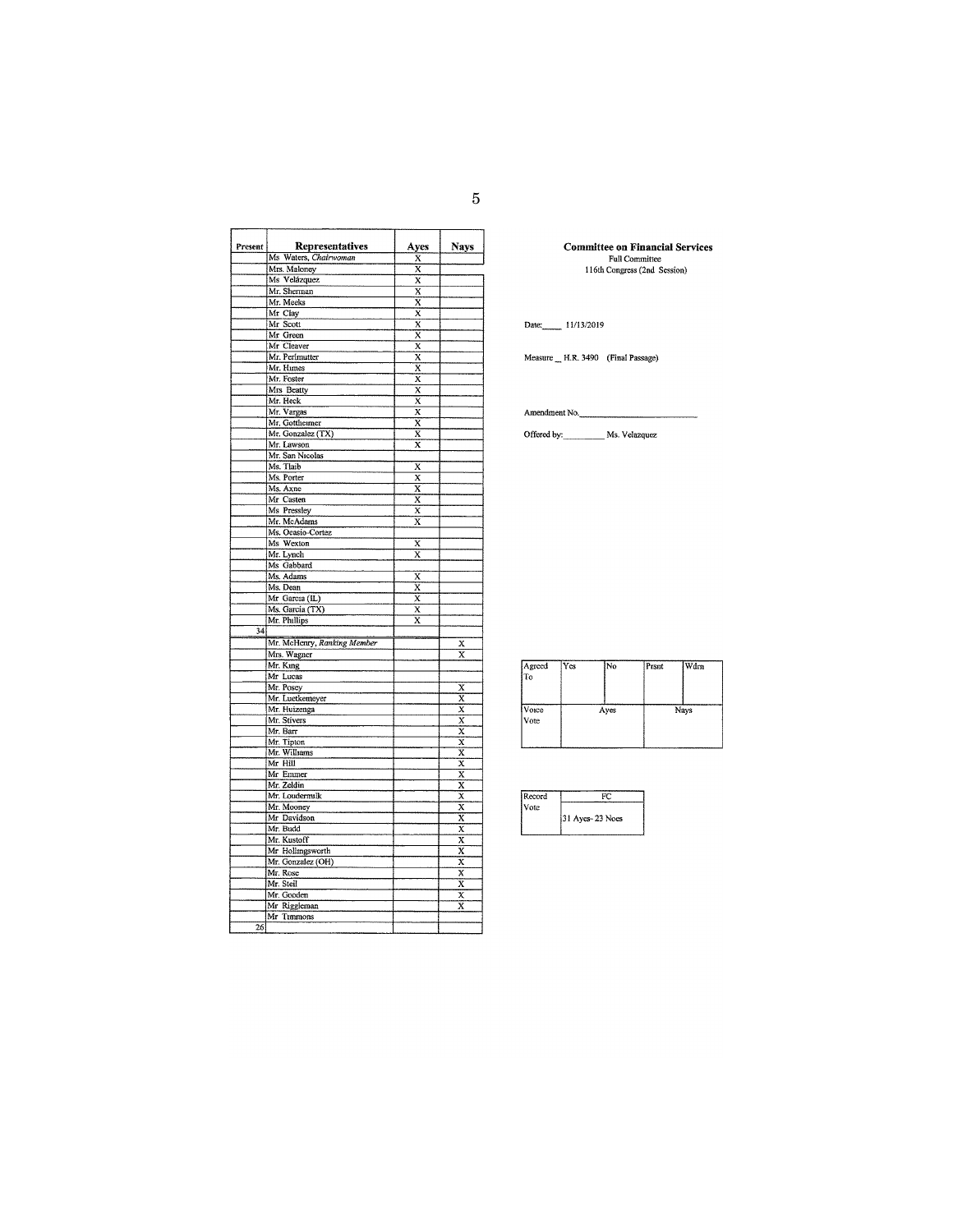# STATEMENT OF OVERSIGHT FINDINGS AND RECOMMENDATIONS OF THE COMMITTEE

In compliance with clause  $3(c)(1)$  of rule XIII and clause  $2(b)(1)$ of rule X of the Rules of the House of Representatives, the Committee's oversight findings and recommendations are reflected in the descriptive portions of this report.

#### STATEMENT OF PERFORMANCE GOALS AND OBJECTIVES

Pursuant to clause  $(3)(c)$  of rule XIII of the Rules of the House of Representatives, the goals of H.R. 3490 are to ensure that government employees, contractors, and other consumers affected by a Federal government shutdown.

### NEW BUDGET AUTHORITY AND CBO COST ESTIMATE

Pursuant to clause  $3(c)(2)$  of rule XIII of the Rules of the House of Representatives and section 308(a) of the *Congressional Budget Act of 1974*, and pursuant to clause 3(c)(3) of rule XIII of the Rules of the House of Representatives and section 402 of the *Congressional Budget Act of 1974*, the Committee has received the following estimate for H.R. 3490 from the Director of the Congressional Budget Office:

> U.S. CONGRESS, CONGRESSIONAL BUDGET OFFICE, *Washington, DC, March 3, 2020.*

Hon. MAXINE WATERS,

*Chairwoman, Committee on Financial Services, House of Representatives, Washington, DC.* 

DEAR MADAM CHAIRWOMAN: The Congressional Budget Office has prepared the enclosed cost estimate for H.R. 3490, the Small Business Lending Fairness Act.

If you wish further details on this estimate, we will be pleased to provide them. The CBO staff contact is David Hughes. Sincerely,

PHILLIP L. SWAGEL, *Director.* 

Enclosure.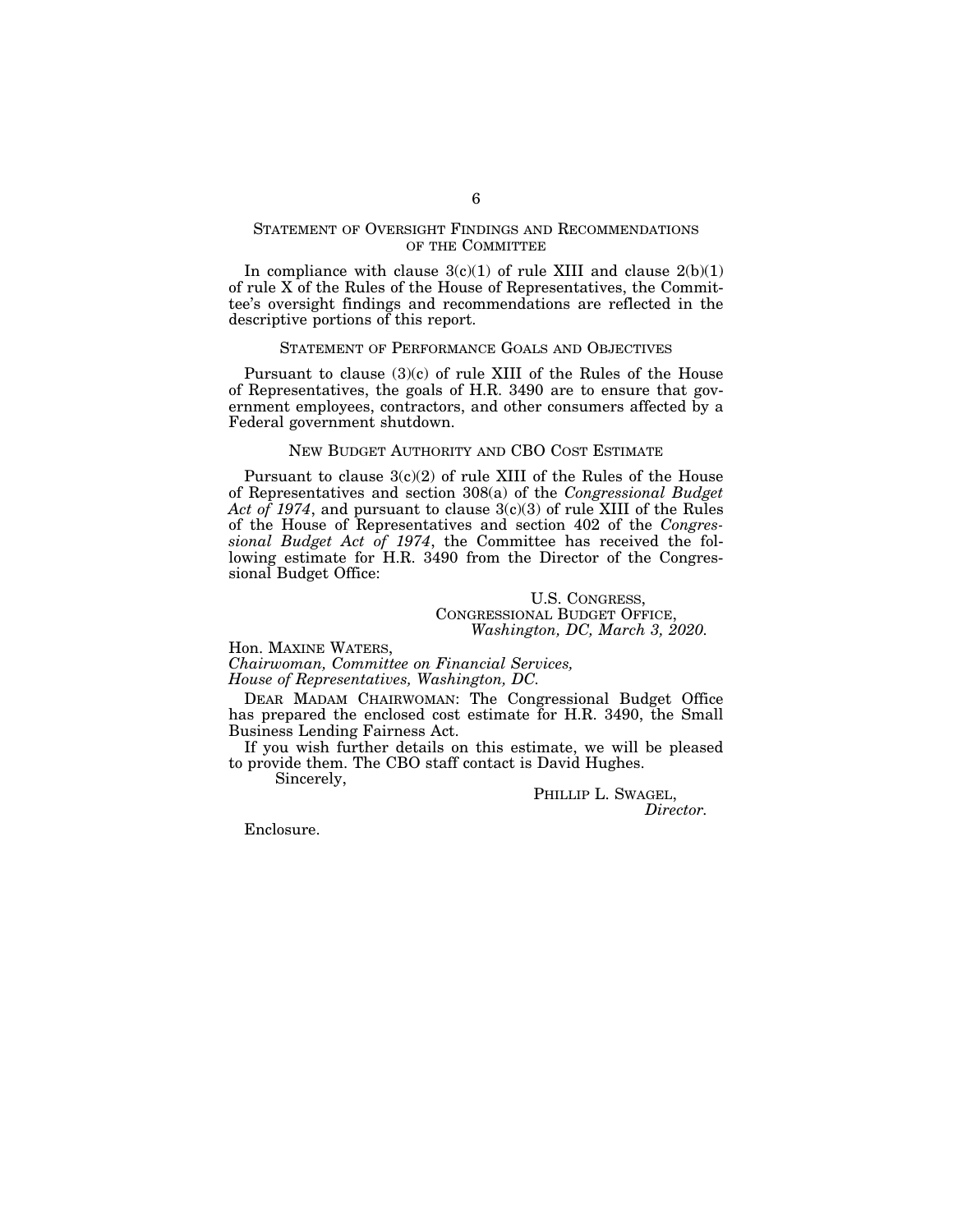| H.R. 3490, Small Business Lending Fairness Act                |      | As ordered reported by the House Committee on Financial Services on November 14, 2019 |                                       |
|---------------------------------------------------------------|------|---------------------------------------------------------------------------------------|---------------------------------------|
| By Fiscal Year, Millions of Dollars                           | 2020 | 2020-2025                                                                             | 2020-2030                             |
| Direct Spending (Outlays)                                     |      | $\star$                                                                               |                                       |
| <b>Revenues</b>                                               | ٥    | o                                                                                     | n                                     |
| Increase or Decrease (-)<br>in the Deficit                    | ŵ    | ÷.                                                                                    | sk.                                   |
| <b>Spending Subject to</b><br><b>Appropriation (Outlays)</b>  | o    | o                                                                                     | Ω                                     |
| Statutory pay-as-you-go<br>procedures apply?                  | Yes  | <b>Mandate Effects</b>                                                                |                                       |
| Increases on-budget deficits in any                           |      | Contains intergovernmental mandate?                                                   | No                                    |
| of the four consecutive 10-year<br>periods beginning in 2031? | No   | Contains private-sector mandate?                                                      | Yes, Cannot<br><b>Determine Costs</b> |

H.R. 3490 would prohibit creditors and debtors from entering into contracts that contain confessions of judgement, or similar legal mechanisms in which a debtor waives their right to mount a legal defense in the event of a breach of contract.

CBO assumes that the bill will be enacted in fiscal year 2020. Using information from the Consumer Financial Protection Bureau (CFPB), CBO estimates that it would cost the bureau less than \$500,000 to amend regulations to implement the bill. The CFPB has permanent authority, not subject to annual appropriation, to spend amounts transferred from the Federal Reserve.

The bill contains private-sector mandates as defined in the Unfunded Mandates Reform Act (UMRA), but CBO cannot determine whether the aggregate cost of the mandates would exceed the threshold established in UMRA (\$168 million in 2020, adjusted annually for inflation).

Although H.R. 3490 would prohibit creditors and debtors from using confessions of judgment and similar tools when extending credit or creating debt in commercial settings, the bill would not prohibit other litigation practices to collect outstanding debt. The cost of the mandate, then, would be the difference in debt collections using methods that would be prohibited under the bill compared to other litigation practices allowed under the bill.

The bill also would exempt private and public entities from civil liability in instances when consumer credit information has been disclosed, thus removing a private right of action. The cost of the mandate would be the foregone net value of awards and settlements that would have been granted for such claims in the absence of the bill.

CBO cannot estimate the number of claims or lawsuits that would have been successful in the absence of the bill, or the value of collections or court awards stemming from those claims that would be forgone. Therefore, we cannot determine the cost of the private-sector mandates in the bill.

H.R. 3490 contains no intergovernmental mandates as defined in UMRA.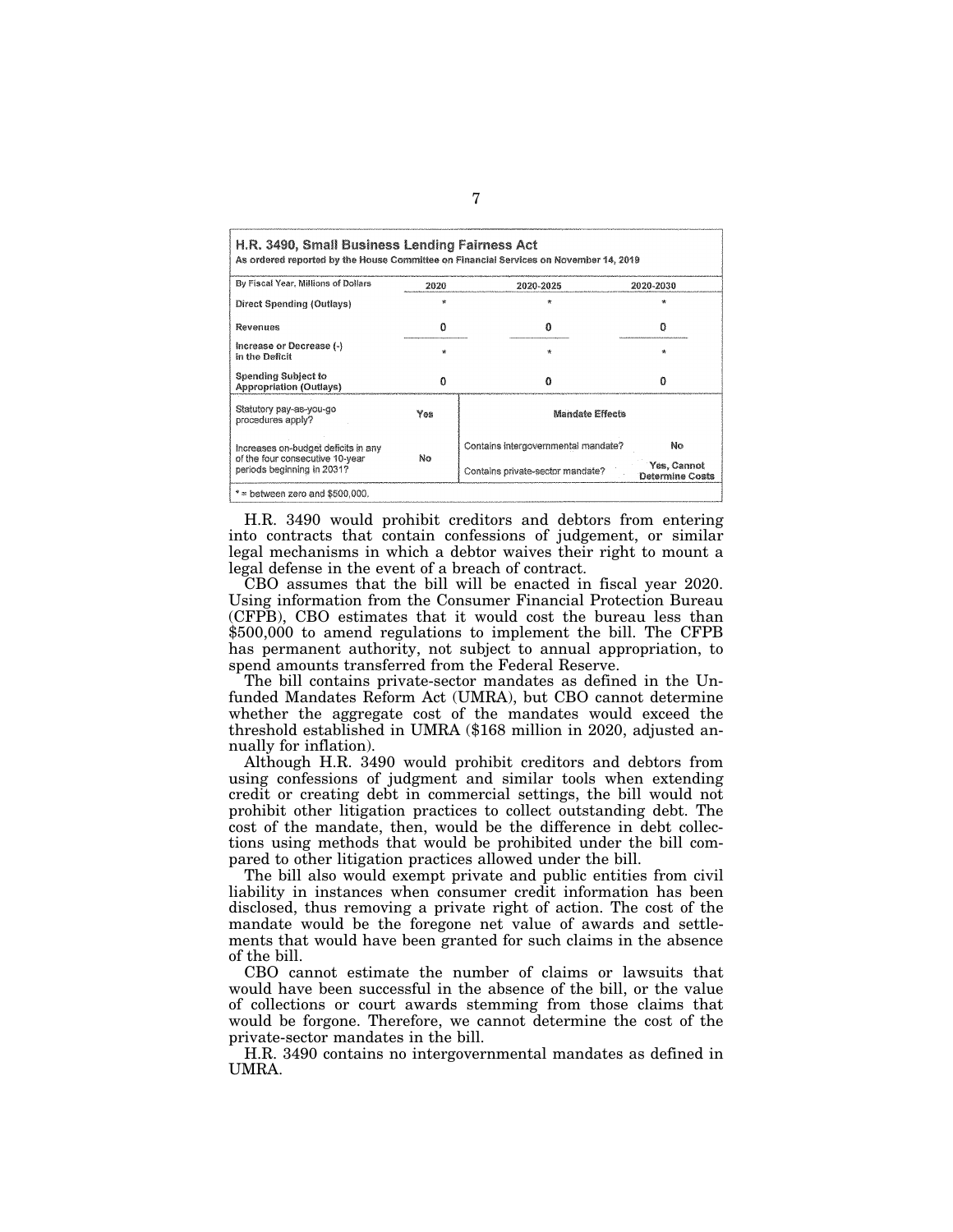The CBO staff contacts for this estimate are David Hughes (for federal costs) and Rachel Austin (for mandates). The estimate was reviewed by H. Samuel Papenfuss, Deputy Director of Budget Analysis.

#### COMMITTEE COST ESTIMATE

Clause  $3(d)(1)$  of rule XIII of the Rules of the House of Representatives requires an estimate and a comparison of the costs that would be incurred in carrying out H.R. 3490. However, clause  $3(d)(2)(B)$  of that rule provides that this requirement does not apply when the committee has included in its report a timely submitted cost estimate of the bill prepared by the Director of the Congressional Budget Office under section 402 of the *Congressional Budget Act,* which is attached.

#### UNFUNDED MANDATE STATEMENT

Pursuant to Section 423 of the *Congressional Budget and Impoundment Control Act* (as amended The Committee adopts as its own the estimate of federal mandates regarding H.R. 3490, as amended, prepared by the Director of the Congressional Budget Office.

#### ADVISORY COMMITTEE

No advisory committees within the meaning of section 5(b) of the Federal Advisory Committee Act were created by this legislation.

#### APPLICATION OF LAW TO THE LEGISLATIVE BRANCH

Pursuant to section 102(b)(3) of the *Congressional Accountability Act,* Pub. L. No. 104–1 H.R. 3490, as amended, does not apply to terms and conditions of employment or to access to public services or accommodations within the legislative branch.

#### EARMARK STATEMENT

In accordance with clause 9 of rule XXI of the Rules of the House of Representatives, H.R. 3490 does not contain any congressional earmarks, limited tax benefits, or limited tariff benefits as described in clauses  $9(e)$ ,  $9(f)$ , and  $9(g)$  of rule XXI.

#### DUPLICATION OF FEDERAL PROGRAMS

Pursuant to clause 3(c)(5) of rule XIII of the Rules of the House of Representatives, the Committee states that no provision of H.R. 3490 establishes or reauthorizes a program of the Federal Government known to be duplicative of another federal program, a program that was included in any report from the Government Accountability Office to Congress pursuant to section 21 of Public Law 111–139, or a program related to a program identified in the most recent Catalog of Federal Domestic Assistance.

#### CHANGES IN EXISTING LAW MADE BY THE BILL, AS REPORTED

In compliance with clause 3(e) of rule XIII of the Rules of the House of Representatives, changes in existing law made by the bill, H.R. 3490, as reported, are shown as follows: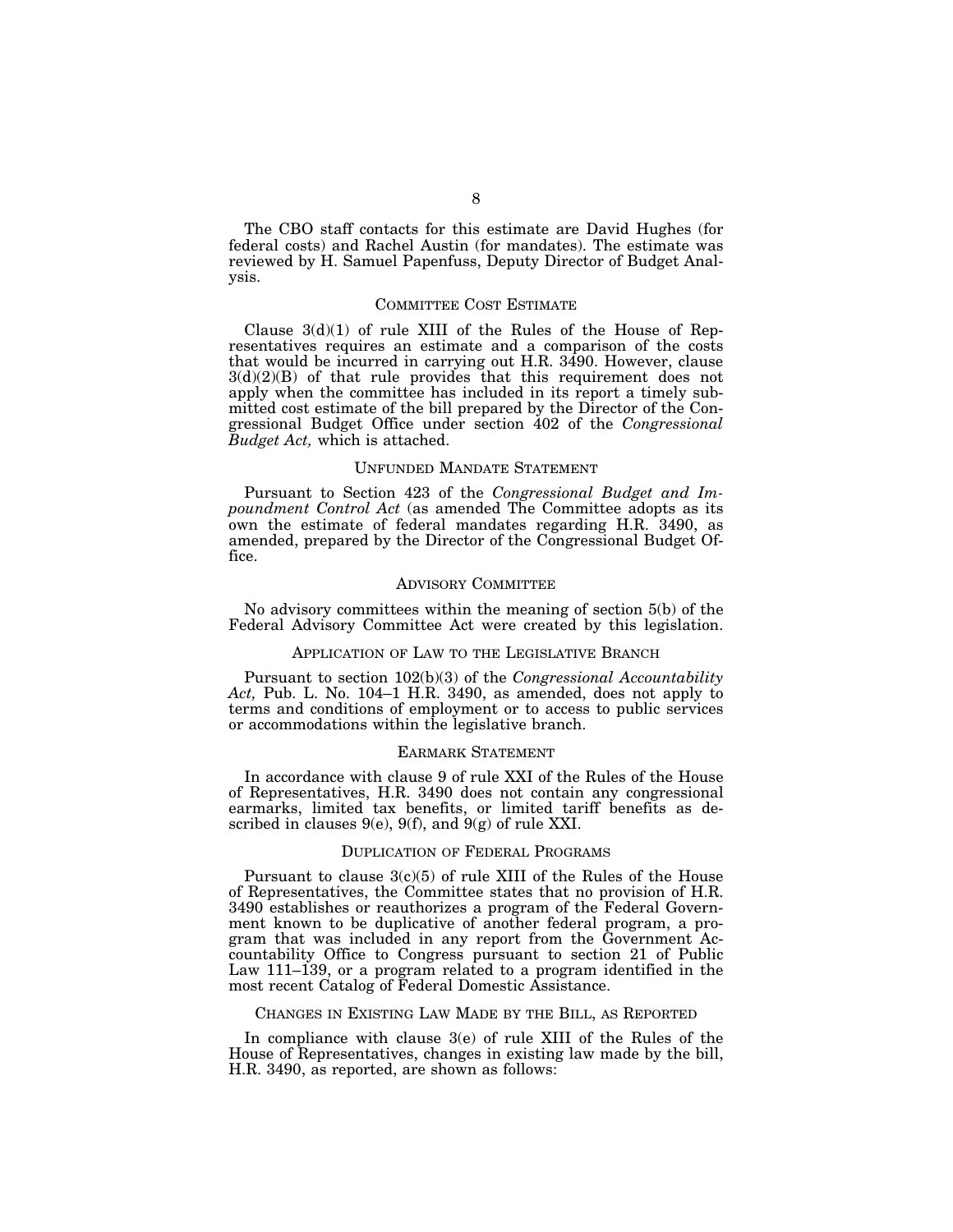#### CHANGES IN EXISTING LAW MADE BY THE BILL, AS REPORTED

In compliance with clause 3(e) of rule XIII of the Rules of the House of Representatives, changes in existing law made by the bill, as reported, are shown as follows (existing law proposed to be omitted is enclosed in black brackets, new matter is printed in italics, and existing law in which no change is proposed is shown in roman):

# **TRUTH IN LENDING ACT**

\* \* \* \* \* \* \*

# **TITLE I—CONSUMER CREDIT COST DISCLOSURE**

\* \* \* \* \* \* \*

### **CHAPTER 1—GENERAL PROVISIONS**

\* \* \* \* \* \* \*

# **§ 103. Definitions and rules of construction**

(a) The definitions and rules of construction set forth in this section are applicable for the purposes of this title.

(b) BUREAU.—The term ''Bureau'' means the Bureau of Consumer Financial Protection.

(c) The term ''Bureau'' refers to the Bureau of Governors of the Federal Reserve System.

(d) The term ''organization'' means a corporation, government or governmental subdivision or agency, trust, estate, partnership, cooperative, or association.

(e) The term ''person'' means a natural person or an organization.

(f) The term ''credit'' means the right granted by a creditor to a debtor to defer payment of debt or to incur debt and defer its payment.

 $(g)$  The term "creditor" refers only to a person who both  $(1)$  regularly extends, whether in connection with loans, sales of property or services, or otherwise, consumer credit which is payable by agreement in more than four installments or for which the payment of a finance charge is or may be required, and (2) is the person to whom the debt arising from the consumer credit transaction is initially payable on the face of the evidence of indebtedness or, if there is no such evidence of indebtedness, by agreement. Notwithstanding the preceding sentence, in the case of an open-end credit plan involving a credit card, the card issuer and any person who honors the credit card and offers a discount which is a finance charge are creditors. For the purpose of the requirements imposed under chapter 4 and sections  $127(a)(5)$ ,  $127(a)(6)$ ,  $127(a)(7)$ , 127(b)(1), 127(b)(2), 127(b)(3), 127(b)(8), and 127(b)(10) of chapter 2 of this title, the term ''creditor'' shall also include card issuers whether or not the amount due is payable by agreement in more than four installments or the payment of a finance charge is or may be required, and the Bureau shall, by regulation, apply these requirements to such card issuers, to the extent appropriate, even though the requirements are by their terms applicable only to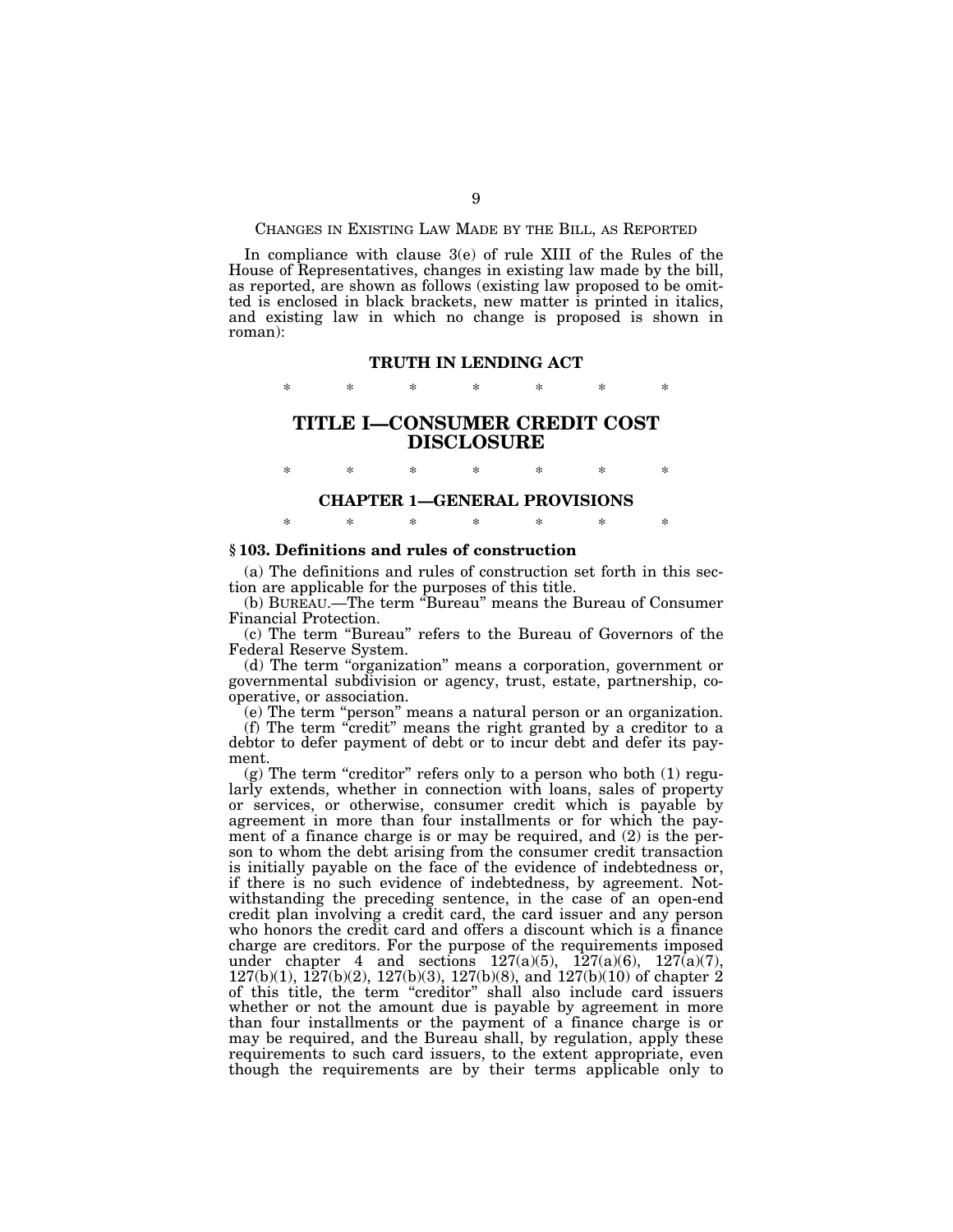creditors offering open-end credit plans. Any person who originates 2 or more mortgages referred to in subsection (aa) in any 12-month period or any person who originates 1 or more such mortgages through a mortgage broker shall be considered to be a creditor for purposes of this title. The term "creditor" includes a private educational lender (as that term is defined in section 140) for purposes of this title.

(h) The term ''credit sale'' refers to any sale in which the seller is a creditor. The term includes any contract in the form of a bailment or lease if the bailee or lessee contracts to pay as compensation for use a sum substantially equivalent to or in excess of the aggregate value of the property and services involved and it is agreed that the bailee or lessee will become, or for no other or a nominal consideration has the option to become, the owner of the property upon full compliance with his obligations under the contract.

(i) The adjective ''consumer'', used with reference to a credit transaction, characterizes the transaction as one in which the party to whom credit is offered or extended is a natural person, and the money, property, or services which are the subject of the transaction are primarily for personal, family, or household purposes.

(j) The terms ''open end credit plan'' and ''open end consumer credit plan'' mean a plan under which the creditor reasonably contemplates repeated transactions, which prescribes the terms of such transactions, and which provides for a finance charge which may be computed from time to time on the outstanding unpaid balance. A credit plan or open end consumer credit plan which is an open end credit plan or open end consumer credit plan within the meaning of the preceding sentence is an open end credit plan or open end consumer credit plan even if credit information is verified from time to time.

(k) The term ''adequate notice'', as used in section 133, means a printed notice to a cardholder which sets forth the pertinent facts clearly and conspicuously so that a person against whom it is to operate could reasonably be expected to have noticed it and understood its meaning. Such notice may be given to a cardholder by printing the notice on any credit card, or on each periodic statement of account, issued to the cardholder, or by any other means reasonably assuring the receipt thereof by the cardholder.

(l) The term ''credit card'' means any card, plate, coupon book or other credit device existing for the purpose of obtaining money, property, labor, or services on credit.

(m) The term ''accepted credit card'' means any credit card which the cardholder has requested and received or has signed or has used, or authorized another to use, for the purpose of obtaining money, property, labor, or services on credit.

(n) The term "cardholder" means any person to whom a credit card is issued or any person who has agreed with the card issuer to pay obligations arising from the issuance of a credit card to another person.

(o) The term ''card issuer'' means any person who issues a credit card, or the agent of such person with respect to such card.

(p) The term ''unauthorized use'', as used in section 133, means a use of a credit card by a person other than the cardholder who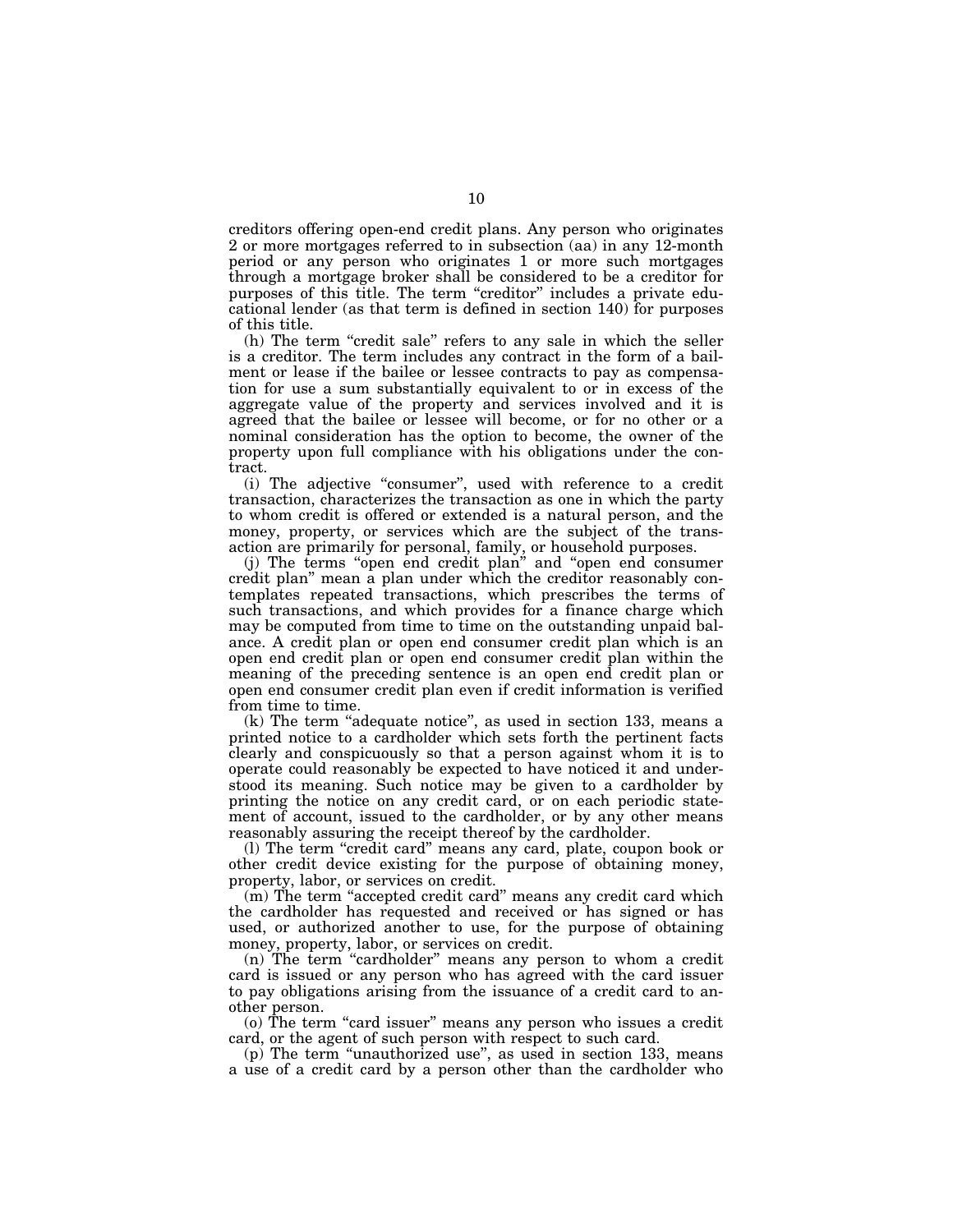does not have actual, implied, or apparent authority for such use and from which the cardholder receives no benefit.

(q) The term ''discount'' as used in section 167 means a reduction made from the regular price. The term "discount" as used in section 167 shall not mean a surcharge.

(r) The term ''surcharge'' as used in section 103 and section 167 means any means of increasing the regular price to a cardholder which is not imposed upon customers paying by cash, check, or similar means.

(s) The term ''State'' refers to any State, the Commonwealth of Puerto Rico, the District of Columbia, and any territory or possession of the United States.

(t) The term ''agricultural purposes'' includes the production, harvest, exhibition, marketing, transportation, processing, or manufacture of agricultural products by a natural person who cultivates, plants, propagates, or nurtures those agricultural products, including but not limited to the acquisition of farmland, real property with a farm residence, and personal property and services used primarily in farming.

(u) The term ''agricultural products'' includes agricultural, horticultural, viticultural, and dairy products, livestock, wildlife, poultry, bees, forest products, fish and shellfish, and any products thereof, including processed and manufactured products, and any and all products raised or produced on farms and any processed or manufactured products thereof.

(v) The term ''material disclosures'' means the disclosure, as required by this title, of the annual percentage rate, the method of determining the finance charge and the balance upon which a finance charge will be imposed, the amount of the finance charge, the amount to be financed, the total of payments, the number and amount of payments, the due dates or periods of payments scheduled to repay the indebtedness, and the disclosures required by section  $129(a)$ .

(w) The term ''dwelling'' means a residential structure or mobile home which contains one to four family housing units, or individual units of condominiums or cooperatives.

 $(x)$  The term "residential mortgage transaction" means a transaction in which a mortgage, deed of trust, purchase money security interest arising under an installment sales contract, or equivalent consensual security interest is created or retained against the consumer's dwelling to finance the acquisition or initial construction of such dwelling.

(y) As used in this section and section 167, the term ''regular price'' means the tag or posted price charged for the property or service if a single price is tagged or posted, or the price charged for the property or service when payment is made by use of an open-end credit plan or a credit card if either (1) no price is tagged or posted, or (2) two prices are tagged or posted, one of which is charged when payment is made by use of an open-end credit plan or a credit card and the other when payment is made by use of cash, check, or similar means. For purposes of this definition, payment by check, draft, or other negotiable instrument which may result in the debiting of an open-end credit plan or a credit cardholder's open-end account shall not be considered payment made by use of the plan or the account.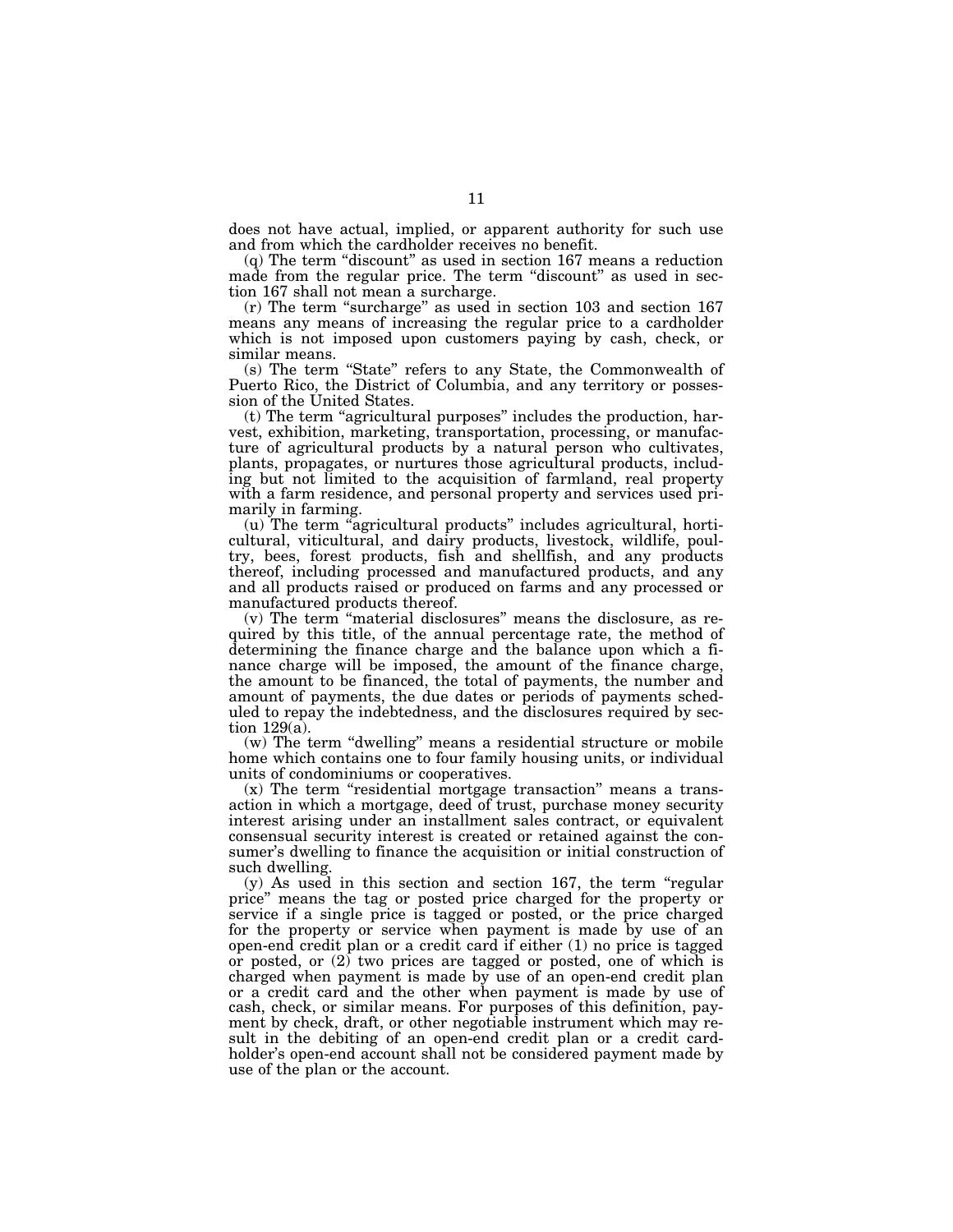(z) Any reference to any requirement imposed under this title or any provision thereof includes reference to the regulations of the Bureau under this title or the provision thereof in question.

(aa) The disclosure of an amount or percentage which is greater than the amount or percentage required to be disclosed under this title does not in itself constitute a violation of this title.

(bb) HIGH-COST MORTGAGE.—

(1) DEFINITION.—

(A) IN GENERAL.—The term ''high-cost mortgage'', and a mortgage referred to in this subsection, means a consumer credit transaction that is secured by the consumer's principal dwelling, other than a reverse mortgage transaction, if—

(i) in the case of a credit transaction secured—

(I) by a first mortgage on the consumer's principal dwelling, the annual percentage rate at consummation of the transaction will exceed by more than 6.5 percentage points (8.5 percentage points, if the dwelling is personal property and the transaction is for less than \$50,000) the average prime offer rate, as defined in section  $129C(b)(\overline{2})(\overline{B})$ , for a comparable transaction; or

(II) by a subordinate or junior mortgage on the consumer's principal dwelling, the annual percentage rate at consummation of the transaction will exceed by more than 8.5 percentage points the average prime offer rate, as defined in section  $129C(b)(2)(B)$ , for a comparable transaction;

(ii) the total points and fees payable in connection with the transaction, other than bona fide third party charges not retained by the mortgage originator, creditor, or an affiliate of the creditor or mortgage originator, exceed—

(I) in the case of a transaction for \$20,000 or more, 5 percent of the total transaction amount; or

(II) in the case of a transaction for less than \$20,000, the lesser of 8 percent of the total transaction amount or \$1,000 (or such other dollar amount as the Bureau shall prescribe by regulation); or

(iii) the credit transaction documents permit the creditor to charge or collect prepayment fees or penalties more than 36 months after the transaction closing or such fees or penalties exceed, in the aggregate, more than 2 percent of the amount prepaid.

(B) INTRODUCTORY RATES TAKEN INTO ACCOUNT.—For purposes of subparagraph  $(A)(i)$ , the annual percentage rate of interest shall be determined based on the following interest rate:

(i) In the case of a fixed-rate transaction in which the annual percentage rate will not vary during the term of the loan, the interest rate in effect on the date of consummation of the transaction.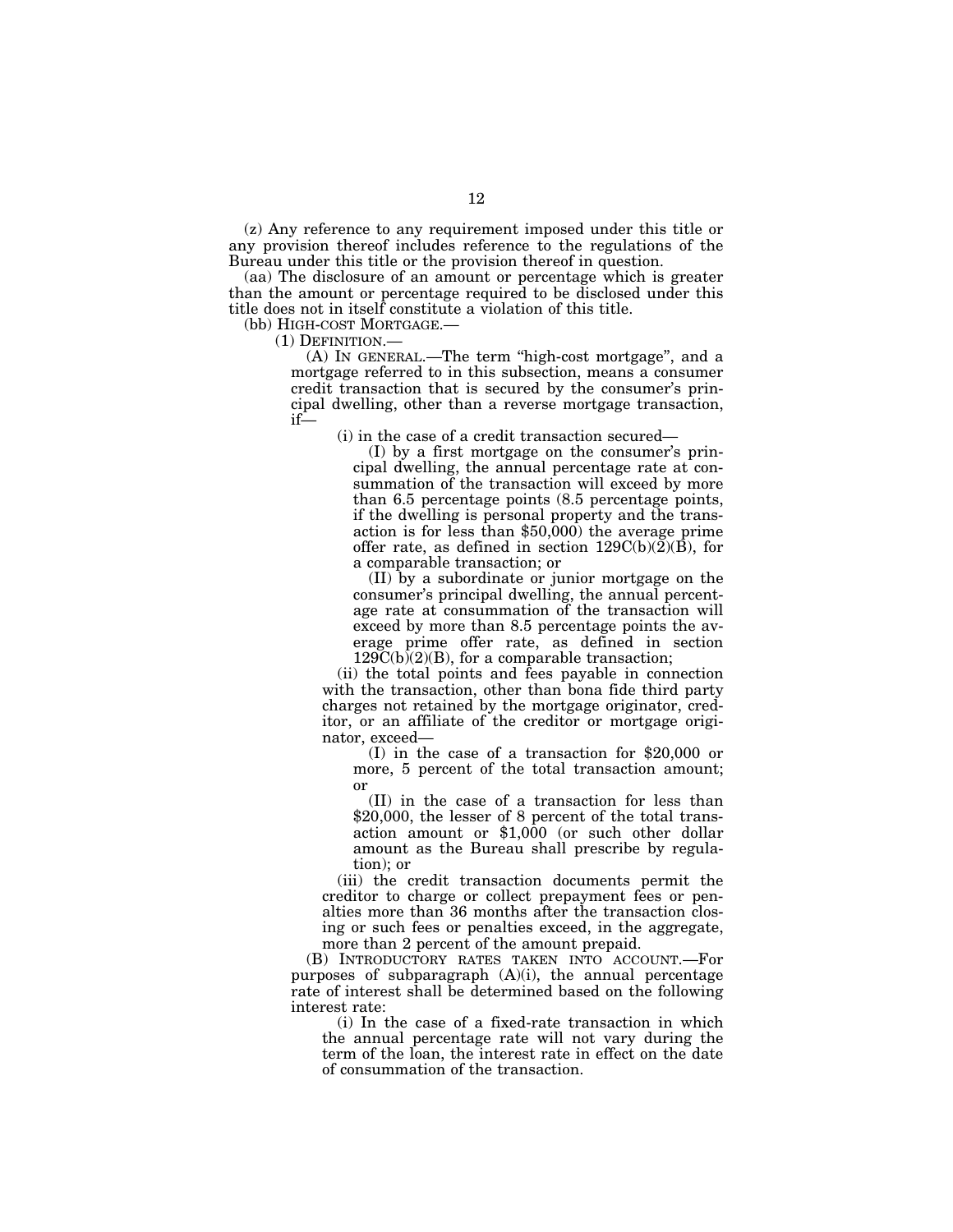(ii) In the case of a transaction in which the rate of interest varies solely in accordance with an index, the interest rate determined by adding the index rate in effect on the date of consummation of the transaction to the maximum margin permitted at any time during the loan agreement.

(iii) In the case of any other transaction in which the rate may vary at any time during the term of the loan for any reason, the interest charged on the transaction at the maximum rate that may be charged during the term of the loan.

(C) MORTGAGE INSURANCE.—For the purposes of computing the total points and fees under paragraph (4), the total points and fees shall exclude—

(i) any premium provided by an agency of the Federal Government or an agency of a State;

(ii) any amount that is not in excess of the amount payable under policies in effect at the time of origination under section  $203(c)(2)(A)$  of the National Housing Act (12 U.S.C. 1709(c)(2)(A)), provided that the premium, charge, or fee is required to be refundable on a pro-rated basis and the refund is automatically issued upon notification of the satisfaction of the underlying mortgage loan; and

(iii) any premium paid by the consumer after closing.

(2)(A) After the 2-year period beginning on the effective date of the regulations promulgated under section 155 of the Riegle Community Development and Regulatory Improvement Act of 1994, and no more frequently than biennially after the first increase or decrease under this subparagraph, the Bureau may by regulation increase or decrease the number of percentage points specified in paragraph  $(1)(A)$ , if the Bureau determines that the increase or decrease is—

(i) consistent with the consumer protections against abusive lending provided by the amendments made by subtitle B of title I of the Riegle Community Development and Regulatory Improvement Act of 1994; and

(ii) warranted by the need for credit.

(B) An increase or decrease under subparagraph (A)—

(i) may not result in the number of percentage points referred to in paragraph  $(1)(A)(i)(I)$  being less than 6 percentage points or greater than 10 percentage points; and

(ii) may not result in the number of percentage points referred to in paragraph  $(1)(A)(i)(II)$  being less than 8 percentage points or greater than 12 percentage points.

(C) In determining whether to increase or decrease the number of percentage points referred to in subparagraph (A), the Bureau shall consult with representatives of consumers, including low-income consumers, and lenders.

(3) The amount specified in paragraph  $(1)(B)(ii)$  shall be adjusted annually on January 1 by the annual percentage change in the Consumer Price Index, as reported on June 1 of the year preceding such adjustment.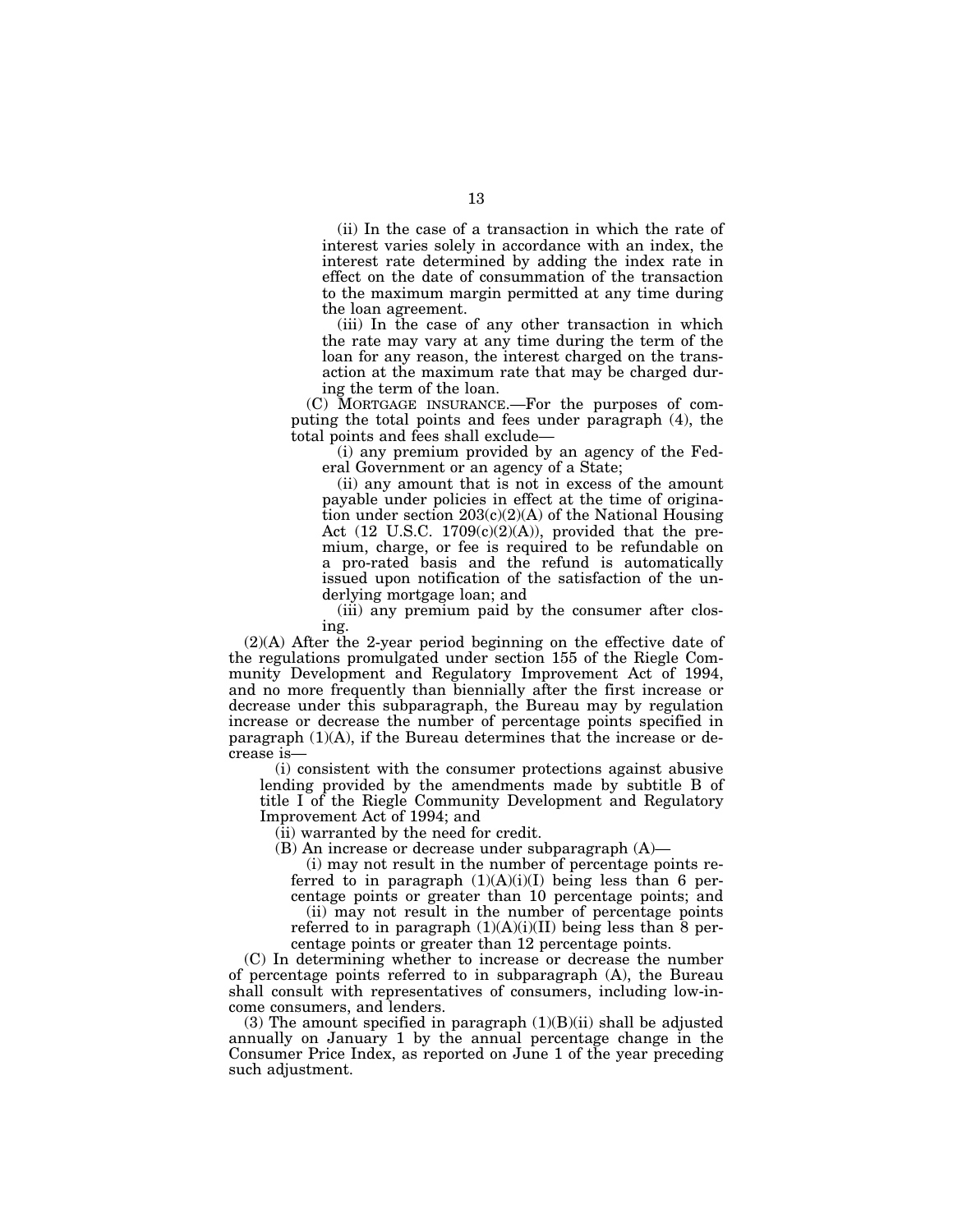(4) For purposes of paragraph  $(1)(B)$ , points and fees shall include—

(A) all items included in the finance charge, except interest or the time-price differential;

(B) all compensation paid directly or indirectly by a consumer or creditor to a mortgage originator from any source, including a mortgage originator that is also the creditor in a table-funded transaction;

(C) each of the charges listed in section 106(e) (except an escrow for future payment of taxes), unless—

(i) the charge is reasonable;

(ii) the creditor receives no direct or indirect compensation; and

(iii) the charge is paid to a third party unaffiliated with the creditor; and

(D) premiums or other charges payable at or before closing for any credit life, credit disability, credit unemployment, or credit property insurance, or any other accident, loss-of-income, life or health insurance, or any payments directly or indirectly for any debt cancellation or suspension agreement or contract, except that insurance premiums or debt cancellation or suspension fees calculated and paid in full on a monthly basis shall not be considered financed by the creditor;

(E) the maximum prepayment fees and penalties which may be charged or collected under the terms of the credit transaction;

(F) all prepayment fees or penalties that are incurred by the consumer if the loan refinances a previous loan made or currently held by the same creditor or an affiliate of the creditor; and

(G) such other charges as the Bureau determines to be ap-

propriate.<br>
(5) CALCULATION OF POINTS AND FEES FOR OPEN-END CON-SUMER CREDIT PLANS.—In the case of open-end consumer credit plans, points and fees shall be calculated, for purposes of this section and section 129, by adding the total points and fees known at or before closing, including the maximum prepayment penalties which may be charged or collected under the terms of the credit transaction, plus the minimum additional fees the consumer would be required to pay to draw down an amount equal to the total credit line.

(6) This subsection shall not be construed to limit the rate of interest or the finance charge that a person may charge a consumer for any extension of credit.

(cc) The term ''reverse mortgage transaction'' means a nonrecourse transaction in which a mortgage, deed of trust, or equivalent consensual security interest is created against the consumer's principal dwelling—

(1) securing one or more advances; and

(2) with respect to which the payment of any principal, interest, and shared appreciation or equity is due and payable (other than in the case of default) only after—

(A) the transfer of the dwelling;

(B) the consumer ceases to occupy the dwelling as a principal dwelling; or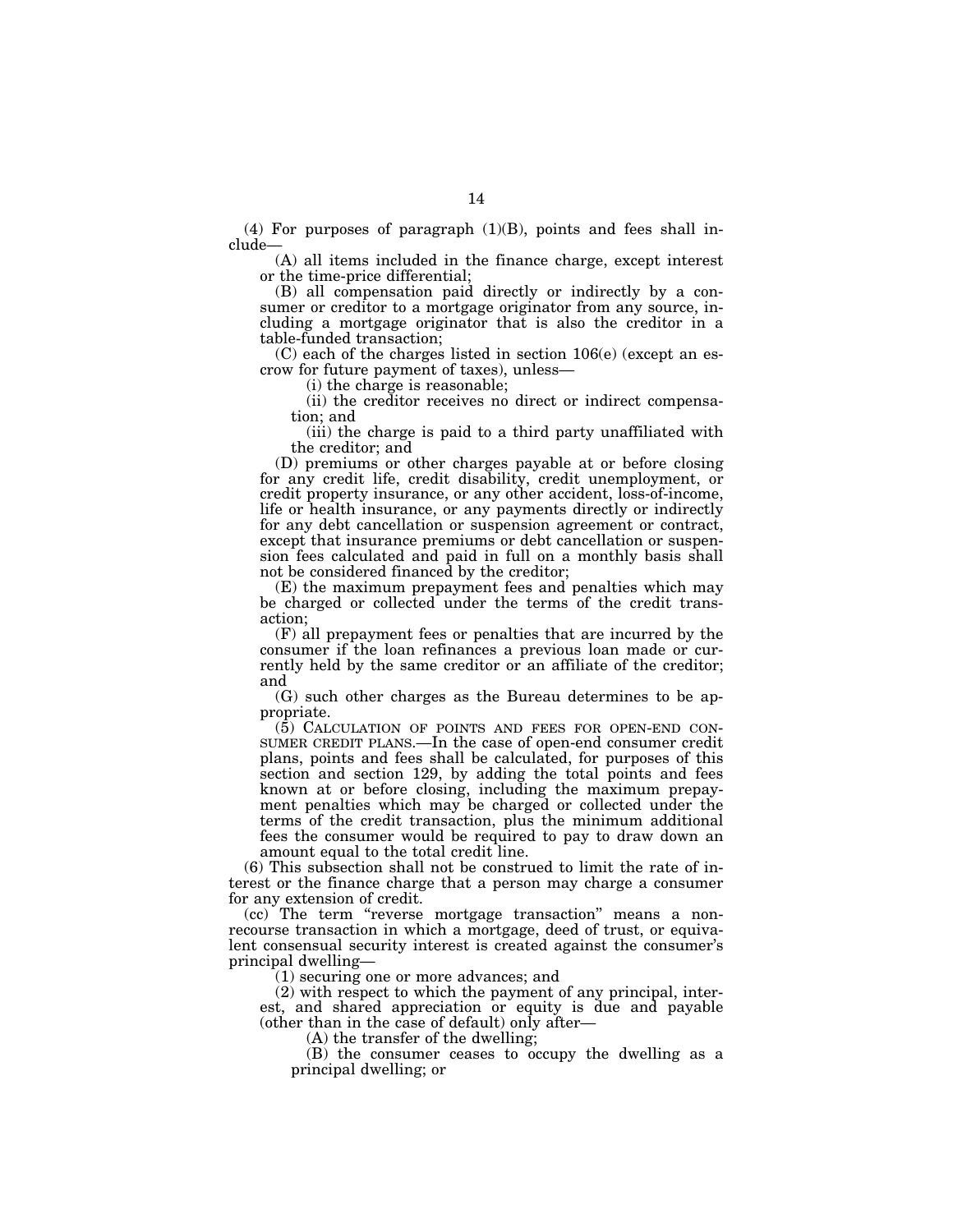(C) the death of the consumer.

(dd) DEFINITIONS RELATING TO MORTGAGE ORIGINATION AND RES-IDENTIAL MORTGAGE LOANS.—

(1) COMMISSION.—Unless otherwise specified, the term ''Commission'' means the Federal Trade Commission.

(2) MORTGAGE ORIGINATOR.—The term ''mortgage originator''—

(A) means any person who, for direct or indirect compensation or gain, or in the expectation of direct or indirect compensation or gain—

(i) takes a residential mortgage loan application;

(ii) assists a consumer in obtaining or applying to obtain a residential mortgage loan; or

(iii) offers or negotiates terms of a residential mortgage loan;

(B) includes any person who represents to the public, through advertising or other means of communicating or providing information (including the use of business cards, stationery, brochures, signs, rate lists, or other promotional items), that such person can or will provide any of the services or perform any of the activities described in subparagraph (A);

(C) does not include any person who is—

(i) not otherwise described in subparagraph (A) or (B) and who performs purely administrative or clerical tasks on behalf of a person who is described in any such subparagraph; or

(ii) a retailer of manufactured or modular homes or an employee of the retailer if the retailer or employee, as applicable—

(I) does not receive compensation or gain for engaging in activities described in subparagraph (A) that is in excess of any compensation or gain received in a comparable cash transaction;

(II) discloses to the consumer—

(aa) in writing any corporate affiliation with any creditor; and

(bb) if the retailer has a corporate affiliation with any creditor, at least 1 unaffiliated creditor; and

(III) does not directly negotiate with the consumer or lender on loan terms (including rates, fees, and other costs).

(D) does not include a person or entity that only performs real estate brokerage activities and is licensed or registered in accordance with applicable State law, unless such person or entity is compensated by a lender, a mortgage broker, or other mortgage originator or by any agent of such lender, mortgage broker, or other mortgage originator;

(E) does not include, with respect to a residential mortgage loan, a person, estate, or trust that provides mortgage financing for the sale of 3 properties in any 12-month period to purchasers of such properties, each of which is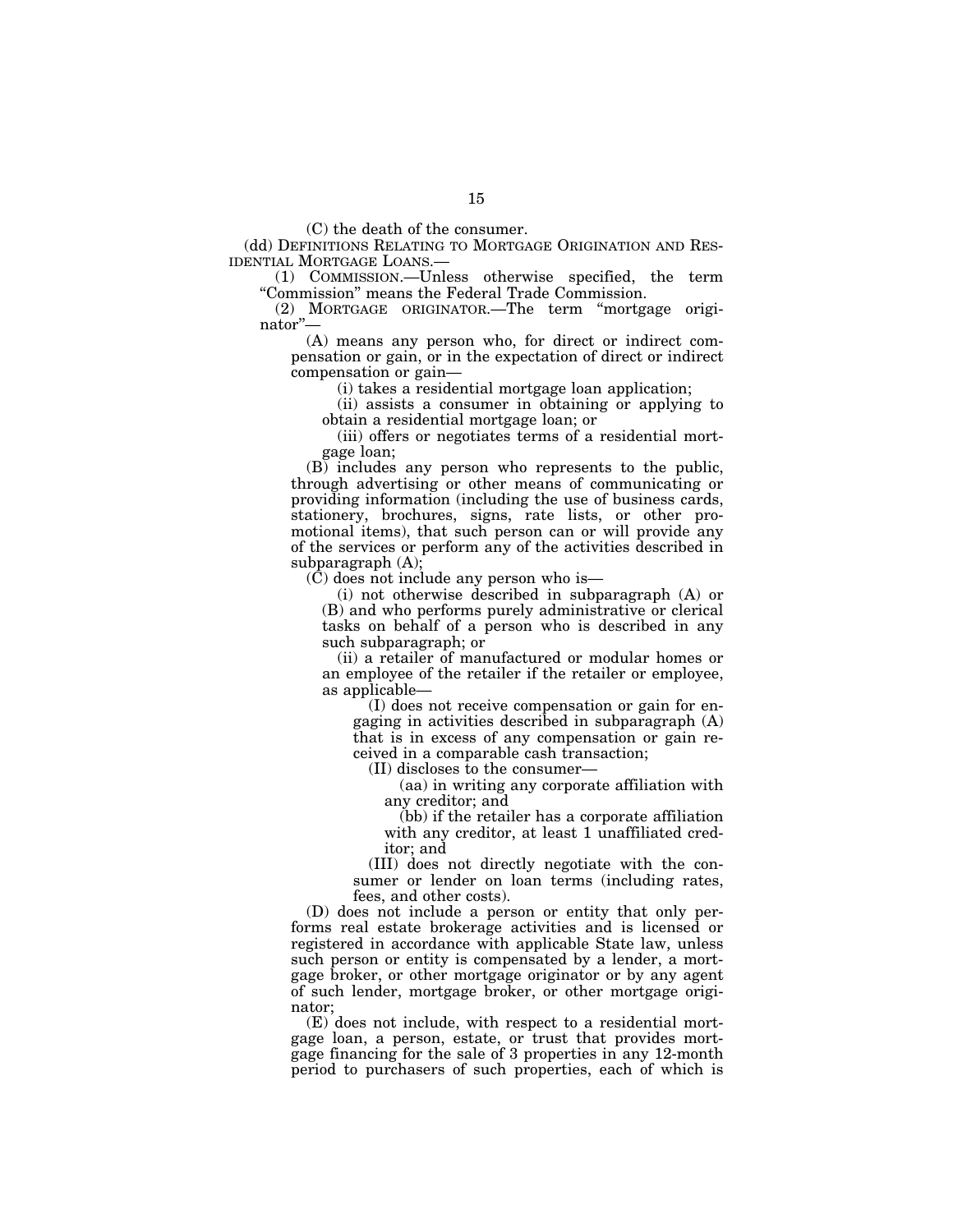owned by such person, estate, or trust and serves as security for the loan, provided that such loan—

(i) is not made by a person, estate, or trust that has constructed, or acted as a contractor for the construction of, a residence on the property in the ordinary course of business of such person, estate, or trust;

(ii) is fully amortizing;

(iii) is with respect to a sale for which the seller determines in good faith and documents that the buyer has a reasonable ability to repay the loan;

(iv) has a fixed rate or an adjustable rate that is adjustable after 5 or more years, subject to reasonable annual and lifetime limitations on interest rate increases; and

(v) meets any other criteria the Bureau may prescribe;

(F) does not include the creditor (except the creditor in a table-funded transaction) under paragraph (1), (2), or (4) of section 129B(c); and

(G) does not include a servicer or servicer employees, agents and contractors, including but not limited to those who offer or negotiate terms of a residential mortgage loan for purposes of renegotiating, modifying, replacing and subordinating principal of existing mortgages where borrowers are behind in their payments, in default or have a

reasonable likelihood of being in default or falling behind.<br>(3) NATIONWIDE MORTGAGE LICENSING SYSTEM AND REG-ISTRY.—The term "Nationwide Mortgage Licensing System and Registry'' has the same meaning as in the Secure and Fair Enforcement for Mortgage Licensing Act of 2008.

(4) OTHER DEFINITIONS RELATING TO MORTGAGE ORIGI-NATOR.—For purposes of this subsection, a person ''assists a consumer in obtaining or applying to obtain a residential mortgage loan'' by, among other things, advising on residential mortgage loan terms (including rates, fees, and other costs), preparing residential mortgage loan packages, or collecting information on behalf of the consumer with regard to a residential mortgage loan.

(5) RESIDENTIAL MORTGAGE LOAN.—The term ''residential mortgage loan'' means any consumer credit transaction that is secured by a mortgage, deed of trust, or other equivalent consensual security interest on a dwelling or on residential real property that includes a dwelling, other than a consumer credit transaction under an open end credit plan or, for purposes of sections 129B and 129C and section 128(a) (16), (17), (18), and (19), and sections 128(f) and 130(k), and any regulations promulgated thereunder, an extension of credit relating to a plan described in section 101(53D) of title 11, United States Code.

(6) SECRETARY.—The term ''Secretary'', when used in connection with any transaction or person involved with a residential mortgage loan, means the Secretary of Housing and Urban Development.

(7) SERVICER.—The term ''servicer'' has the same meaning as in section 6(i)(2) of the Real Estate Settlement Procedures Act of 1974 (12 U.S.C. 2605(i)(2)).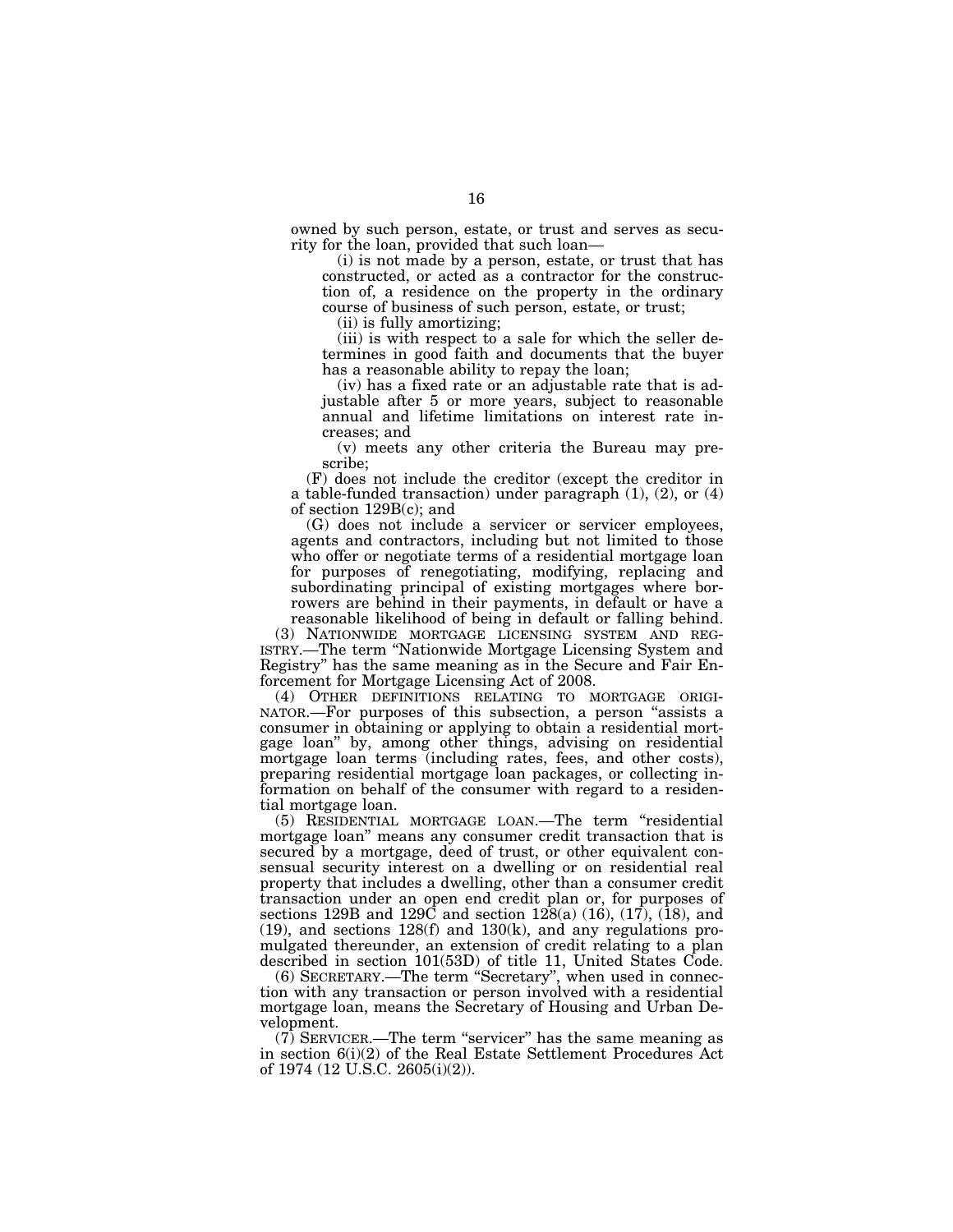(ee) BONA FIDE DISCOUNT POINTS AND PREPAYMENT PENALTIES.— For the purposes of determining the amount of points and fees for purposes of subsection (aa), either the amounts described in paragraph (1) or (2) of the following paragraphs, but not both, shall be excluded:

(1) Up to and including 2 bona fide discount points payable by the consumer in connection with the mortgage, but only if the interest rate from which the mortgage's interest rate will be discounted does not exceed by more than 1 percentage point—

(A) the average prime offer rate, as defined in section 129C; or

(B) if secured by a personal property loan, the average rate on a loan in connection with which insurance is provided under title I of the National Housing Act (12 U.S.C. 1702 et seq.).

(2) Unless 2 bona fide discount points have been excluded under paragraph (1), up to and including 1 bona fide discount point payable by the consumer in connection with the mortgage, but only if the interest rate from which the mortgage's interest rate will be discounted does not exceed by more than 2 percentage points—

(A) the average prime offer rate, as defined in section 129C; or

(B) if secured by a personal property loan, the average rate on a loan in connection with which insurance is provided under title I of the National Housing Act (12 U.S.C. 1702 et seq.).

(3) For purposes of paragraph (1), the term ''bona fide discount points'' means loan discount points which are knowingly paid by the consumer for the purpose of reducing, and which in fact result in a bona fide reduction of, the interest rate or time-price differential applicable to the mortgage.

(4) Paragraphs (1) and (2) shall not apply to discount points used to purchase an interest rate reduction unless the amount of the interest rate reduction purchased is reasonably consistent with established industry norms and practices for secondary mortgage market transactions.

*(ff) The term ''debt'' means any obligation of a person to pay to another person money—* 

*(1) regardless of whether such obligation is absolute or contingent if the understanding between the parties is that any part of the money shall be or may be returned;* 

*(2) that includes the right of the person providing the money to an equitable remedy for breach of performance if the breach gives rise to a right to payment; and* 

*(3) regardless of whether the obligation or right to an equitable remedy described in paragraph (2) has been reduced to judgment, fixed, contingent, matured, unmatured, disputed, undisputed, secured, or unsecured.* 

\* \* \* \* \* \* \*

Sec.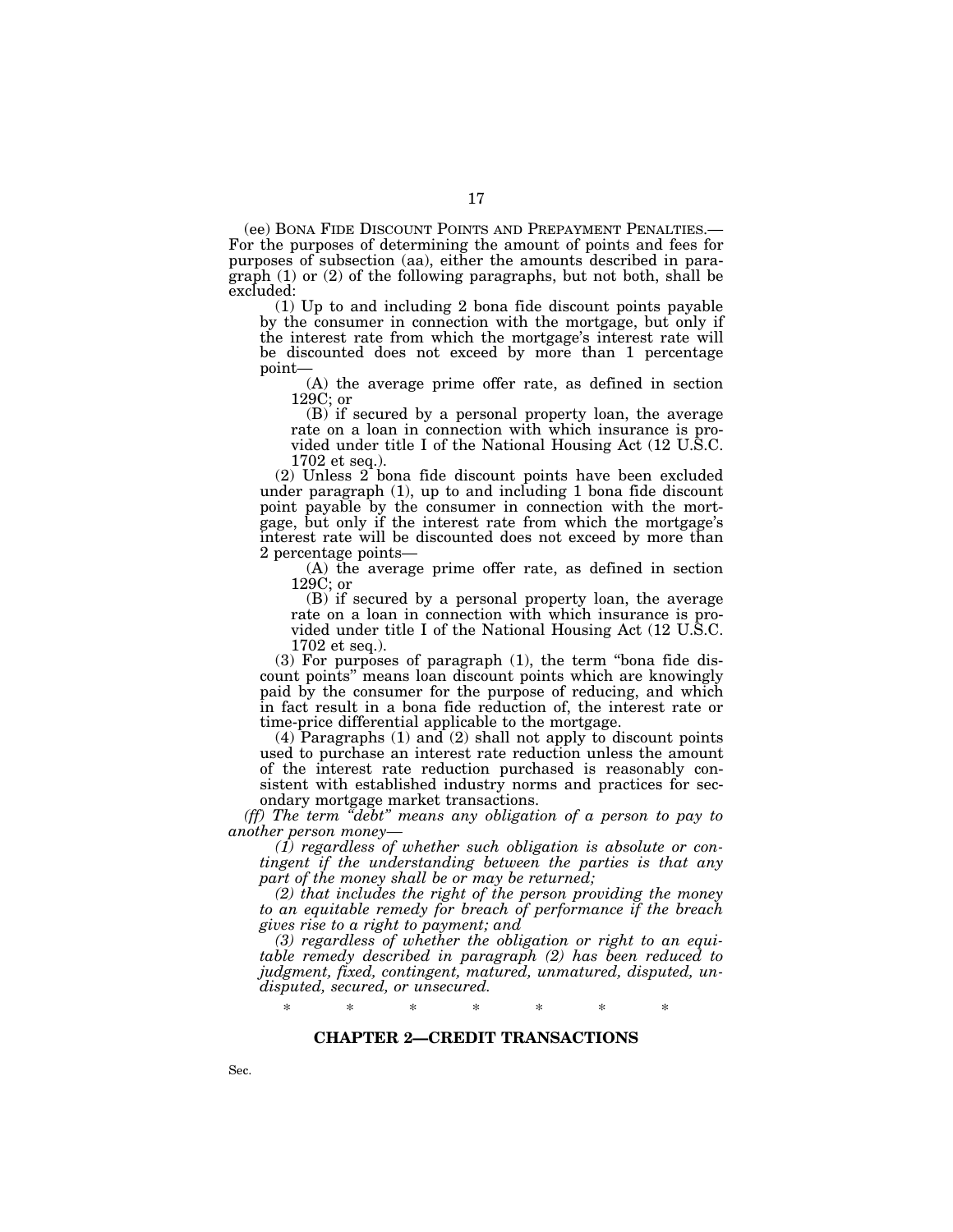121. General requirement of disclosure.

\* \* \* \* \* \* \* \* *140B.Unfair credit practices.* 

\* \* \* \* \* \* \*

# **§ 130. Civil liability**

(a) Except as otherwise provided in this section, any  $[{\rm creditor}]$ *person* who fails to comply with any requirement imposed under this chapter, including any requirement under section 125, subsection (f) or  $(g)$  of section 131, or chapter 4 or 5 of this title with respect to any person is liable to such person in an amount equal to the sum of—

(1) any actual damage sustained by such person as a result of the failure;

 $(2)(A)(i)$  in the case of an individual action twice the amount of any finance charge in connection with the transaction, (ii) in the case of an individual action relating to a consumer lease under chapter 5 of this title, 25 per centum of the total amount of monthly payments under the lease, except that the liability under this subparagraph shall not be less than \$200 nor greater than \$2,000, (iii) in the case of an individual action relating to an open end consumer credit plan that is not secured by real property or a dwelling, twice the amount of any finance charge in connection with the transaction, with a minimum of \$500 and a maximum of \$5,000, or such higher amount as may be appropriate in the case of an established pattern or practice of such failures; or (iv) in the case of an individual action relating to a credit transaction not under an open end credit plan that is secured by real property or a dwelling, not less than \$400 or greater than \$4,000; or

(B) in the case of a class action, such amount as the court may allow, except that as to each member of the class no minimum recovery shall be applicable, and the total recovery under this subparagraph in any class action or series of class actions arising out of the same failure to comply by the same **[creditor]** *person* shall not be more than the lesser of  $$1,000,000$  or 1 per centum of the net worth of the [creditor] *person*;

(3) in the case of any successful action to enforce the foregoing liability or in any action in which a person is determined to have a right of rescission under section 125 or 128(e)(7), the costs of the action, together with a reasonable attorney's fee as determined by the court; and

(4) in the case of a failure to comply with any requirement under section 129, paragraph (1) or  $(2)$  of section 129B(c), or section  $129C(a)$ , an amount equal to the sum of all finance charges and fees paid by the consumer, unless the [creditor]

*person* demonstrates that the failure to comply is not material. In determining the amount of award in any class action, the court shall consider, among other relevant factors, the amount of any actual damages awarded, the frequency and persistence of failures of compliance by the *[creditor] person*, the resources of the *[creditor] person*, the number of persons adversely affected, and the extent to which the creditor's failure of compliance was intentional. In connection with the disclosures referred to in subsections (a) and (b)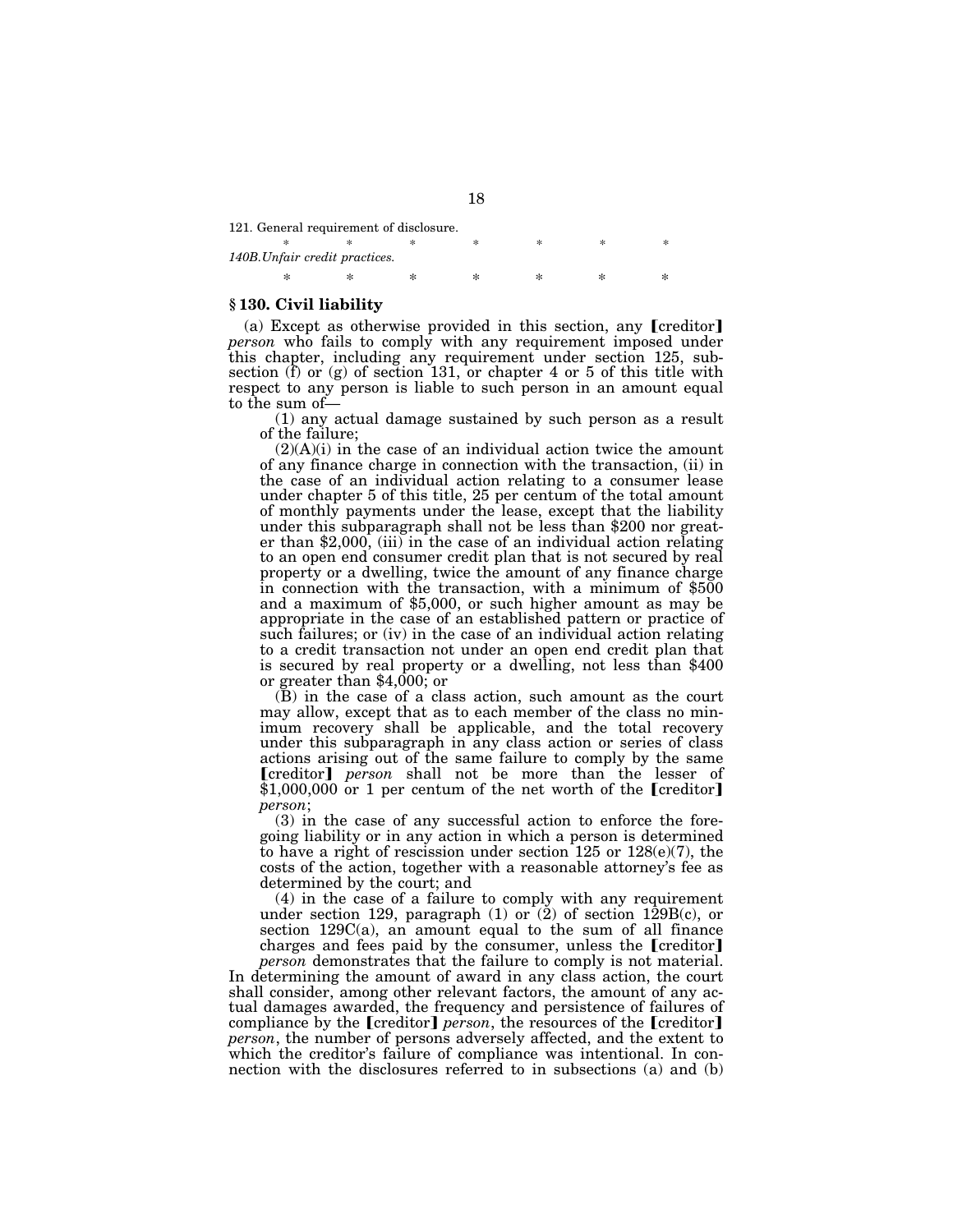of section 127, a **[**creditor**]** *person* shall have a liability determined under paragraph (2) only for failing to comply with the requirements of section 125,  $127(a)$ , or any of paragraphs (4) through (13) of section 127(b), or for failing to comply with disclosure requirements under State law for any term or item that the Bureau has determined to be substantially the same in meaning under section  $111(a)(2)$  as any of the terms or items referred to in section  $127(a)$ , or any of paragraphs (4) through (13) of section 127(b). In connection with the disclosures referred to in subsection (c) or (d) of section 127, a card issuer shall have a liability under this section only to a cardholder who pays a fee described in section  $127(c)(1)(A)(ii)(I)$  or section  $127(c)(4)(A)(i)$  or who uses the credit card or charge card. In connection with the disclosures referred to in section 128, a [creditor] *person* shall have a liability determined under paragraph (2) only for failing to comply with the requirements of section 125, of paragraph (2) (insofar as it requires a disclosure of the "amount financed"),  $(3)$ ,  $(4)$ ,  $(5)$ ,  $(6)$ , or  $(9)$  of section 128(a), or section  $128(b)(2)(C)(ii)$ , of subparagraphs (A), (B), (D), (F), or (J) of section  $128(e)(2)$  (for purposes of paragraph  $(2)$  or  $(4)$ of section 128(e)), or paragraph  $(4)(\dot{C})$ ,  $(6)$ ,  $(7)$ , or  $(8)$  of section 128(e), or for failing to comply with disclosure requirements under State law for any term which the Bureau has determined to be substantially the same in meaning under section  $111(a)(2)$  as any of the terms referred to in any of those paragraphs of section 128(a) or section  $128(b)(2)(C)(ii)$ . With respect to any failure to make disclosures required under this chapter or chapter 4 or 5 of this title, liability shall be imposed only upon the **[**creditor**]** *person* required to make disclosure, except as provided in section 131.

(b) A creditor or assignee has no liability under this section or section 108 or section 112 for any failure to comply with any requirement imposed under this chapter or chapter 5, if within sixty days after discovering an error, whether pursuant to a final written examination report or notice issued under section 108(e)(1) or through the creditor's or assignee's own procedures, and prior to the institution of an action under this section or the receipt of written notice of the error from the obligor, the creditor or assignee notifies the person concerned of the error and makes whatever adjustments in the appropriate account are necessary to assure that the person will not be required to pay an amount in excess of the charge actually disclosed, or the dollar equivalent of the annual percentage rate actually disclosed, whichever is lower.

(c) A creditor or assignee may not be held liable in any action brought under this section or section 125 for a violation of this title if the creditor or assignee shows by a preponderance of evidence that the violation was not intentional and resulted from a bona fide error notwithstanding the maintenance of procedures reasonably adapted to avoid any such error. Examples of a bona fide error include, but are not limited to, clerical, calculation, computer malfunction and programing, and printing errors, except that an error of legal judgment with respect to a person's obligations under this title is not a bona fide error.

(d) When there are multiple obligors in a consumer credit transaction or consumer lease, there shall be no more than one recovery of damages under subsection  $(a)(2)$  for a violation of this title.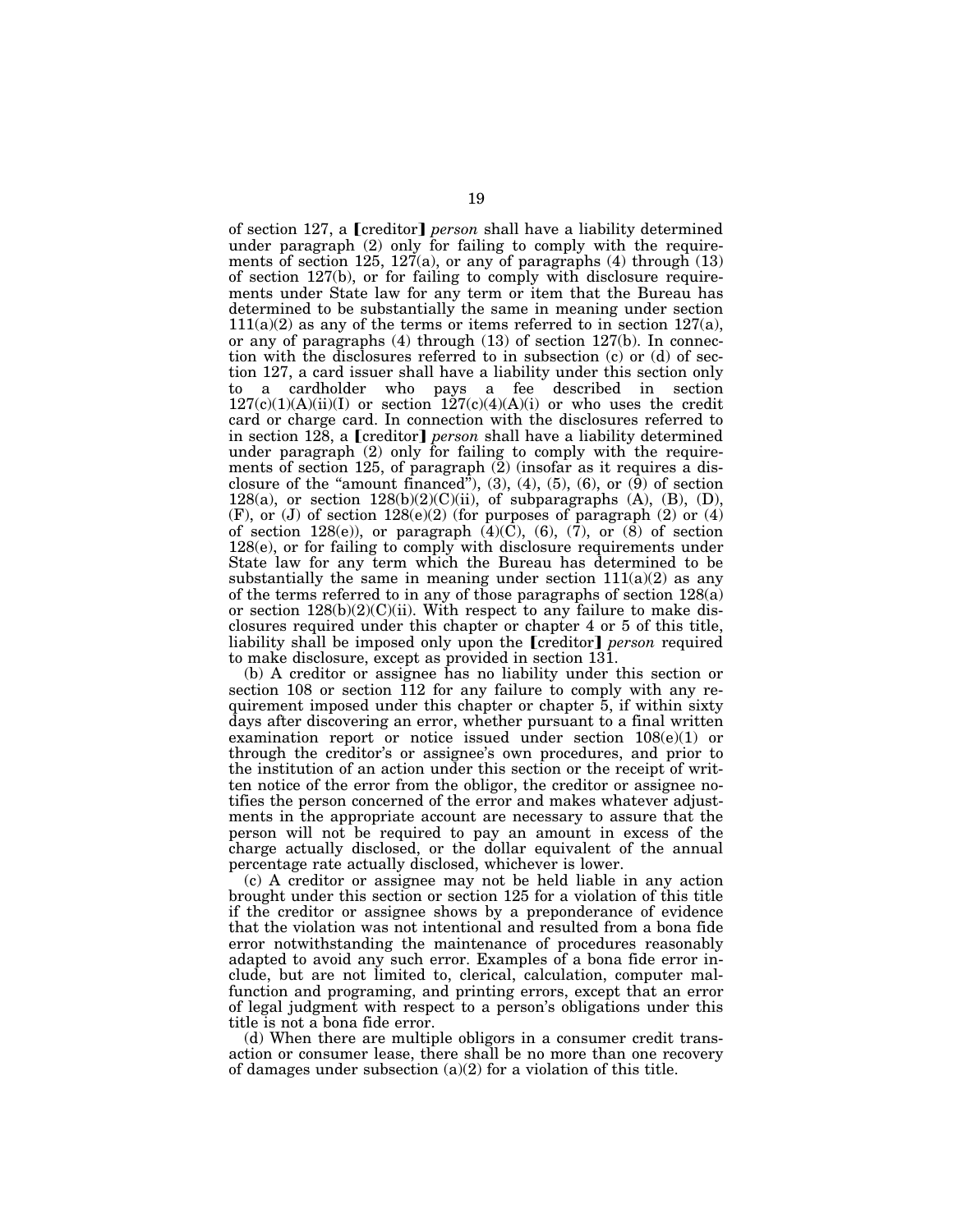(e) Except as provided in the subsequent sentence, any action under this section may be brought in any United States district court, or in any other court of competent jurisdiction, within one year from the date of the occurrence of the violation or, in the case of a violation involving a private education loan (as that term is defined in section  $140(a)$ , 1 year from the date on which the first regular payment of principal is due under the loan. Any action under this section with respect to any violation of section 129, 129B, or 129C may be brought in any United States district court, or in any other court of competent jurisdiction, before the end of the 3-year period beginning on the date of the occurrence of the violation. This subsection does not bar a person from asserting a violation of this title in an action to collect the debt which was brought more than one year from the date of the occurrence of the violation as a matter of defense by recoupment or set-off in such action, except as otherwise provided by State law. An action to enforce a violation of section 129, 129B, 129C, 129D, 129E, 129F, 129G, or 129H of this Act may also be brought by the appropriate State attorney general in any appropriate United States district court, or any other court of competent jurisdiction, not later than 3 years after the date on which the violation occurs. The State attorney general shall provide prior written notice of any such civil action to the Federal agency responsible for enforcement under section 108 and shall provide the agency with a copy of the complaint. If prior notice is not feasible, the State attorney general shall provide notice to such agency immediately upon instituting the action. The Federal agency may—

(1) intervene in the action;

(2) upon intervening—

(A) remove the action to the appropriate United States district court, if it was not originally brought there; and

(B) be heard on all matters arising in the action; and

(3) file a petition for appeal.

(f) No provision of this section, section 108(b), section 108(c), section 108(e), or section 112 imposing any liability shall apply to any act done or omitted in good faith in conformity with any rule, regulation, or interpretation thereof by the Bureau or in conformity with any interpretation or approval by an official or employee of the Federal Reserve System duly authorized by the Bureau to issue such interpretations or approvals under such procedures as the Bureau may prescribe therefor, notwithstanding that after such act or omission has occurred, such rule, regulation, interpretation, or approval is amended, rescinded, or determined by judicial or other authority to be invalid for any reason.

(g) The multiple failure to disclose to any person any information required under this chapter or chapter 4 or 5 of this title to be disclosed in connection with a single account under an open end consumer credit plan, other single consumer credit sale, consumer loan, consumer lease, or other extension of consumer credit, shall entitle the person to a single recovery under this section but continued failure to disclose after a recovery has been granted shall give rise to rights to additional recoveries. This subsection does not bar any remedy permitted by section 125.

(h) A person may not take any action to offset any amount for which a creditor or assignee is potentially liable to such person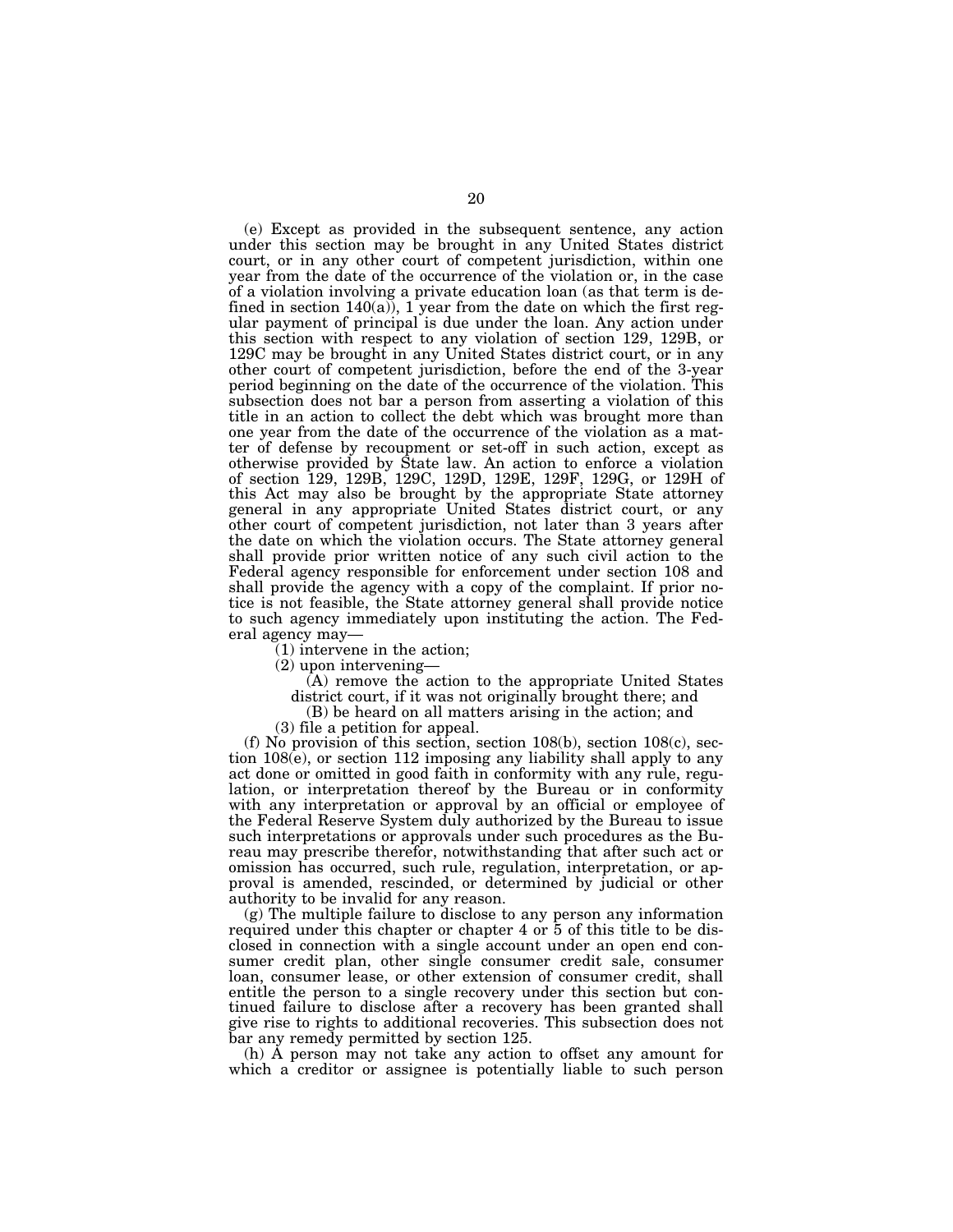under subsection  $(a)(2)$  against any amount owed by such person, unless the amount of the creditor's or assignee's liability under this title has been determined by judgment of a court of competent jurisdiction in an action of which such person was a party. This subsection does not bar a consumer then in default on the obligation from asserting a violation of this title as an original action, or as a defense or counterclaim to an action to collect amounts owed by the consumer brought by a person liable under this title.<br>(i) CLASS ACTION MORATORIUM.—

 $(1)$  In GENERAL.—During the period beginning on the date of the enactment of the Truth in Lending Class Action Relief Act of 1995 and ending on October 1, 1995, no court may enter any order certifying any class in any action under this title—

(A) which is brought in connection with any credit transaction not under an open end credit plan which is secured by a first lien on real property or a dwelling and constitutes a refinancing or consolidation of an existing extension of credit; and

(B) which is based on the alleged failure of a creditor— (i) to include a charge actually incurred (in connection with the transaction) in the finance charge dis-

closed pursuant to section 128; (ii) to properly make any other disclosure required

under section 128 as a result of the failure described in clause (i); or

(iii) to provide proper notice of rescission rights under section 125(a) due to the selection by the creditor of the incorrect form from among the model forms prescribed by the Bureau or from among forms based on such model forms.

(2) EXCEPTIONS FOR CERTAIN ALLEGED VIOLATIONS.—Paragraph (1) shall not apply with respect to any action—

(A) described in clause (i) or (ii) of paragraph (1)(B), if the amount disclosed as the finance charge results in an annual percentage rate that exceeds the tolerance provided in section 107(c); or

 $(B)$  described in paragraph  $(1)(B)(iii)$ , if—

(i) no notice relating to rescission rights under section 125(a) was provided in any form; or

(ii) proper notice was not provided for any reason other than the reason described in such paragraph.

(j) PRIVATE EDUCATIONAL LENDER.—A private educational lender (as that term is defined in section  $140(a)$ ) has no liability under this section for failure to comply with section  $128(e)(3)$ ).

(k) DEFENSE TO FORECLOSURE.—

(1) IN GENERAL.—Notwithstanding any other provision of law, when a creditor, assignee, or other holder of a residential mortgage loan or anyone acting on behalf of such creditor, assignee, or holder, initiates a judicial or nonjudicial foreclosure of the residential mortgage loan, or any other action to collect the debt in connection with such loan, a consumer may assert a violation by a creditor of paragraph (1) or (2) of section  $129B(c)$ , or of section  $129C(a)$ , as a matter of defense by recoupment or set off without regard for the time limit on a private action for damages under subsection (e).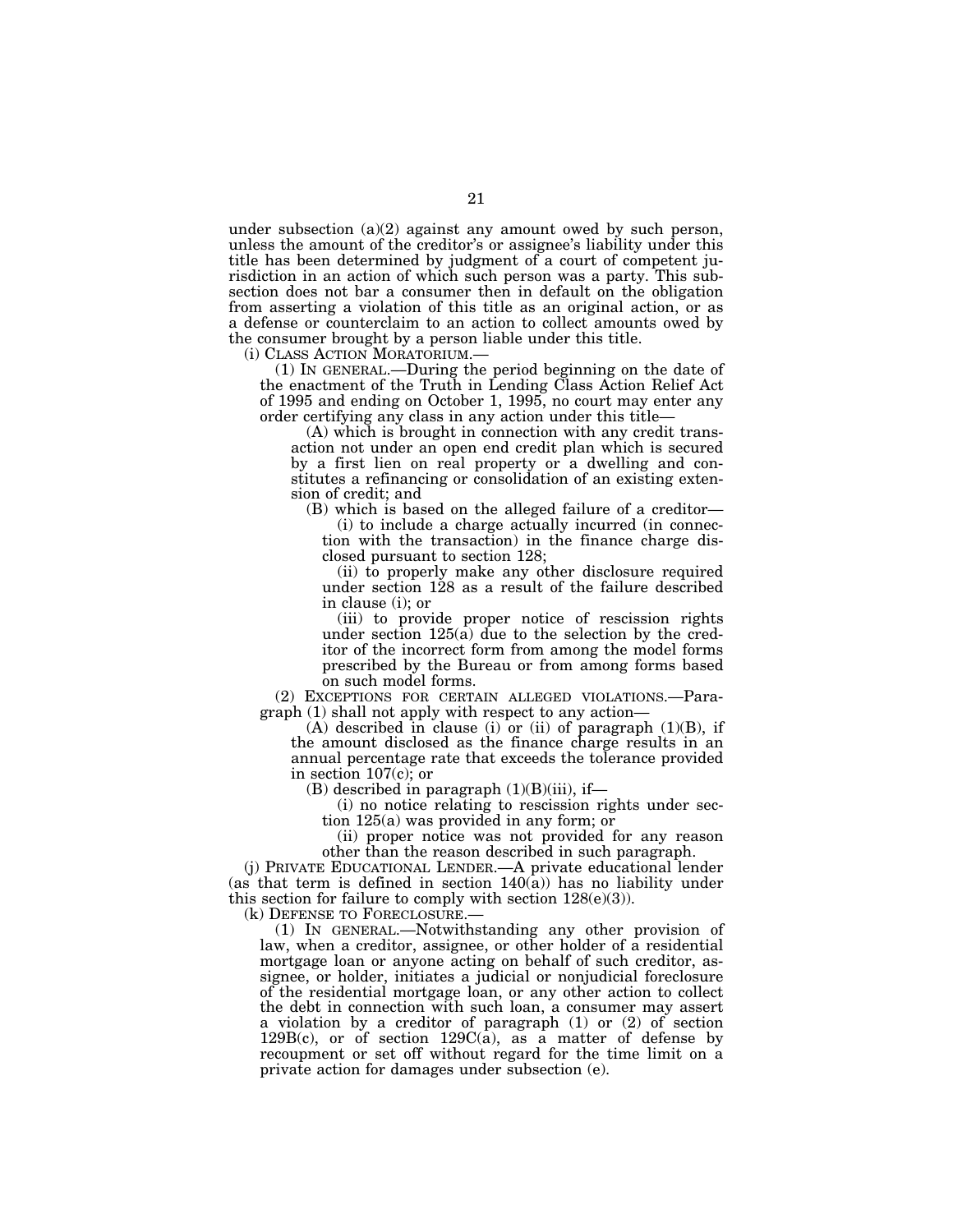(2) AMOUNT OF RECOUPMENT OR SETOFF.— (A) IN GENERAL.—The amount of recoupment or set-off under paragraph (1) shall equal the amount to which the consumer would be entitled under subsection (a) for damages for a valid claim brought in an original action against the creditor, plus the costs to the consumer of the action, including a reasonable attorney's fee.

(B) SPECIAL RULE.—Where such judgment is rendered after the expiration of the applicable time limit on a private action for damages under subsection (e), the amount of recoupment or set-off under paragraph (1) derived from damages under subsection  $(a)(4)$  shall not exceed the amount to which the consumer would have been entitled under subsection (a)(4) for damages computed up to the day preceding the expiration of the applicable time limit.

(l) EXEMPTION FROM LIABILITY AND RESCISSION IN CASE OF BOR-ROWER FRAUD OR DECEPTION.—In addition to any other remedy available by law or contract, no creditor or assignee shall be liable to an obligor under this section, if such obligor, or co-obligor has been convicted of obtaining by actual fraud such residential mortgage loan.

\* \* \* \* \* \* \*

# *§ 140B. Unfair credit practices*

*(a) IN GENERAL.—In connection with the extension of credit or creation of debt in or affecting commerce, as defined in section 4 of the Federal Trade Commission Act (15 U.S.C. 44), including any advance of funds or sale or assignment of future income or receivables that may or may not be credit, no person may directly or indirectly take or receive from another person an obligation that constitutes or contains a cognovit or confession of judgment (for purposes other than executory process in the State of Louisiana), warrant of attorney, or other waiver of the right to notice and the opportunity to be heard in the event of suit or process thereon.* 

*(b) EXEMPTION.—The exemption in section 104(1) shall not apply to this section.* 

\* \* \* \* \* \* \*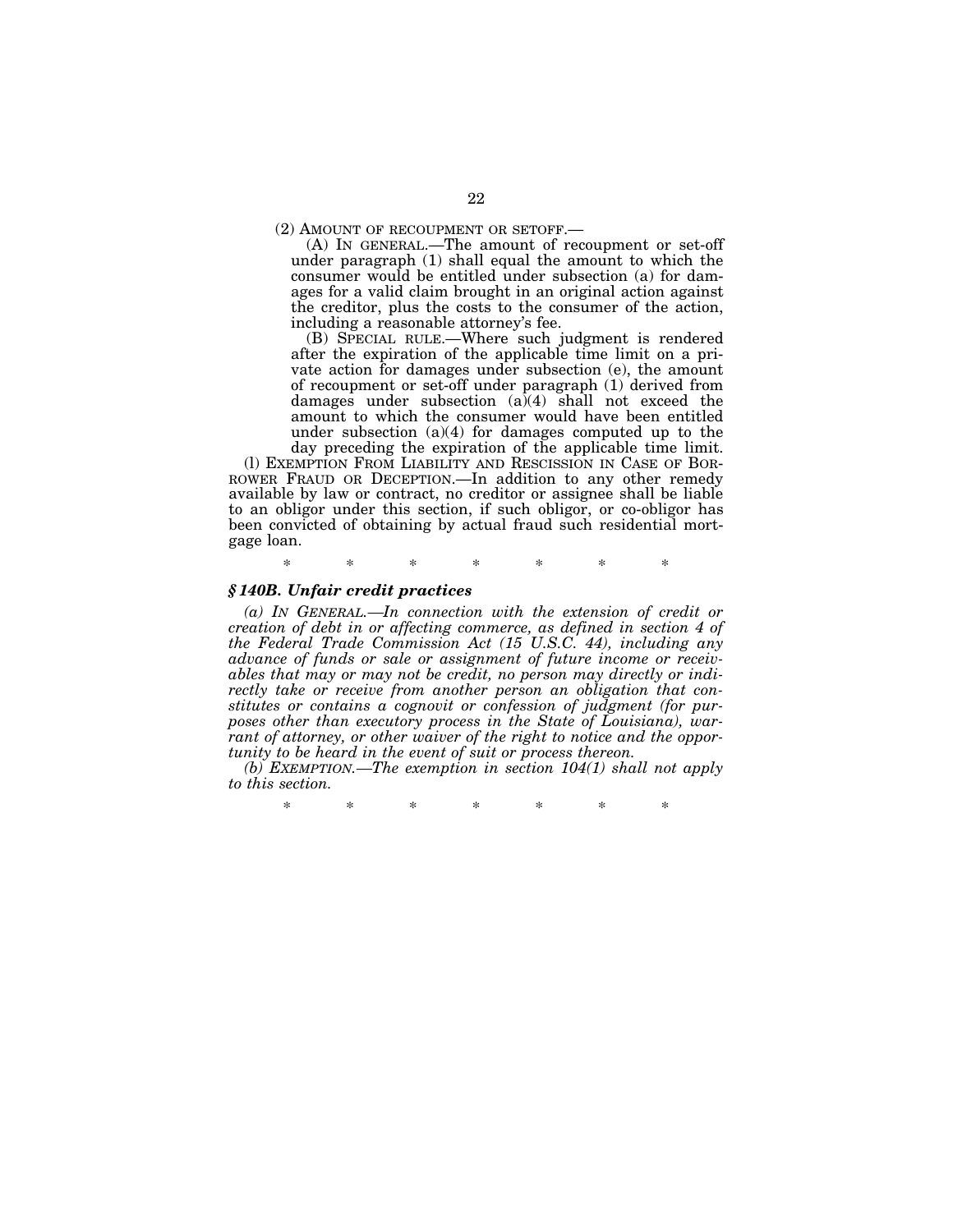# MINORITY VIEWS

Committee Republicans believe lenders should be transparent with respect to the terms and conditions associated with extending credit to small businesses. Unfortunately, House Democrats are passing a sweeping prohibition that could yield unintended consequences and put small businesses and lenders at risk. H.R. 3490 would prohibit the use of confessions of judgment provisions in all loan contracts including all extensions of credit, regardless of the nature of the loan or borrower.

Recouping a monetary debt is necessary for a credit-based economy to function, and confessions of judgment are a tool available to lenders and debt collectors to collect from delinquent borrowers. Many community banks include confessions of judgment as a contract term in a commercial loan, but rarely enforce the provision. Additionally, federal government agencies, including the Department of Justice (DOJ) and the Environmental Protection Agency (EPA), use confessions of judgment in contracts. For example, the DOJ enforced a confession of judgment to retrieve assets from Bernie Madoff.

Committee Republicans believe borrowers deserve more clarity and disclosure relating to the use of confessions of judgment. Rep. Warren Davidson (R–OH) offered a substitute amendment that would have required lenders to provide a separate disclosure describing the confession of judgment included in the loan contract. Democrats rejected the amendment on a party line vote of 31–23. Rep. Ted Budd (R–NC) also offered an amendment that would have required lenders to obtain a written affidavit from the borrower containing the date and nature of a borrower's default in order to execute a confession of judgment. The Budd amendment was also rejected by a party line vote of 31–23.

Committee Republicans believe the blanket prohibition contained in H.R. 3490 will limit borrowing options. By removing a critical option for lenders to recover money owed, if enacted, the bill may ultimately drive up the cost of credit for the smallest businesses. Committee Republicans support protecting small businesses and ensuring transparency in the lending process, but this bill does not achieve this goal. Intended or not this bill jeopardizes access to credit for millions of qualified small businesses, which could slow economic growth and job creation. For these reasons, Committee Republicans oppose H.R. 3490.

> ALEXANDER X. MOONEY. DAVID KUSTOFF. LANCE GOODEN. WILLIAM R. TIMMONS, IV. TED BUDD. J. FRENCH HILL. JOHN W. ROSE.